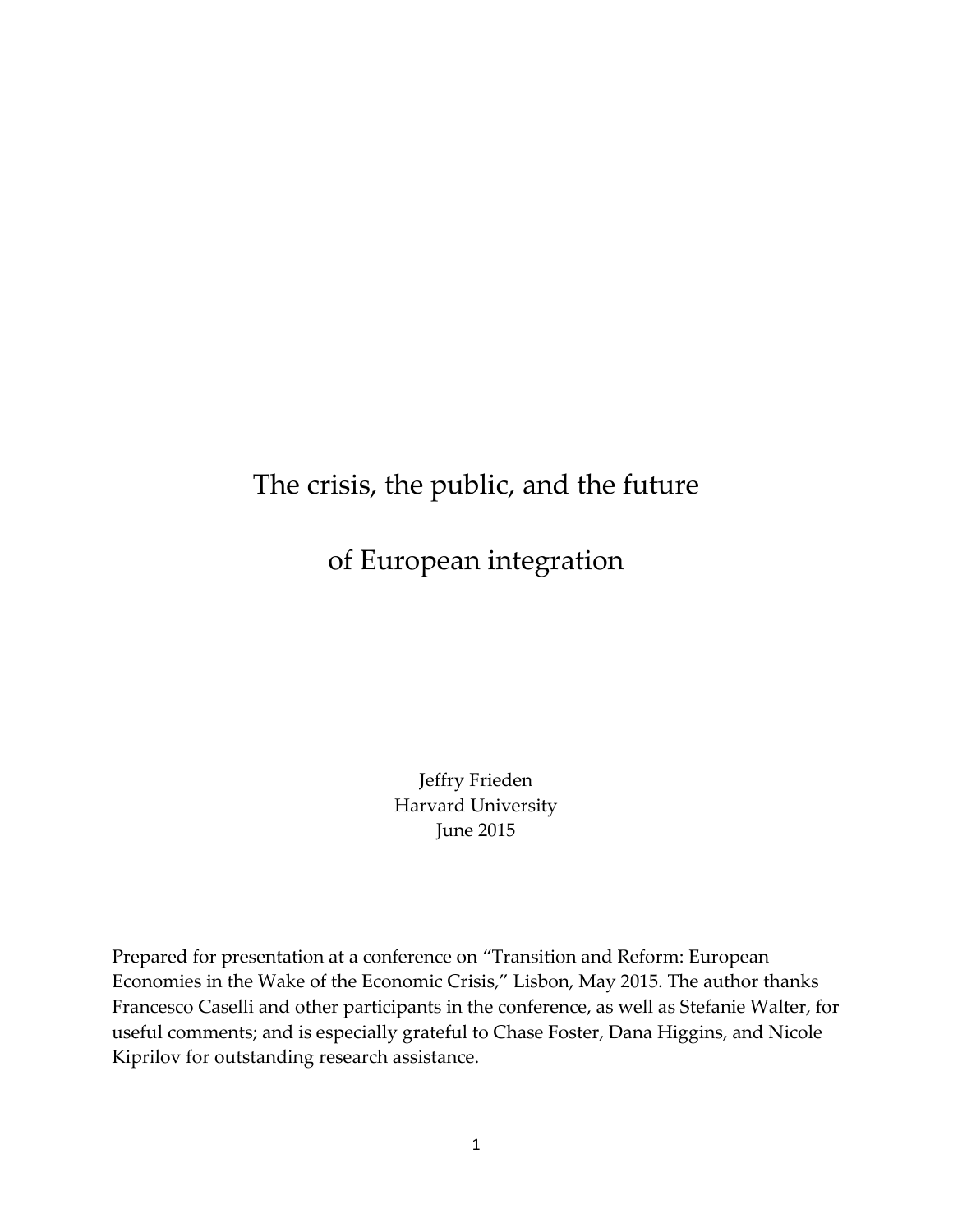The crisis in the Eurozone has been the greatest failure in the history of European integration. Trillions of dollars in accumulated debts have confronted the member states with a difficult set of inter-state and domestic problems, largely to do with the distribution of the burden of economic adjustment in the light of a decade of ill-advised lending and borrowing. To the discredit of both national governments and European institutions, conflict has dragged on for years – and still continues – with no real resolution. Possible Pareto improvements have fallen by the wayside as countries maneuver to shunt as much of the adjustment burden as possible onto their partners, and as groups within countries do the same domestically.

The dismal experience of the past several years raises fundamental questions about the future of the European Union. The region's progress in economic integration, and in the creation of joint decision-making in a number of issue areas, was predicated on the willingness and ability of national governments to compromise, and to trade off concessions on some dimensions for countervailing concessions on other dimensions. In turn, these compromises were possible because domestic political conditions in the main member states were permissive. National governments can only make international compromises if there is enough domestic political support for the compromises, and for the ultimate goals of the enterprise.

European integration has been generally popular among powerful interest groups, and the mass public, for most of the time since the process began. Certainly

2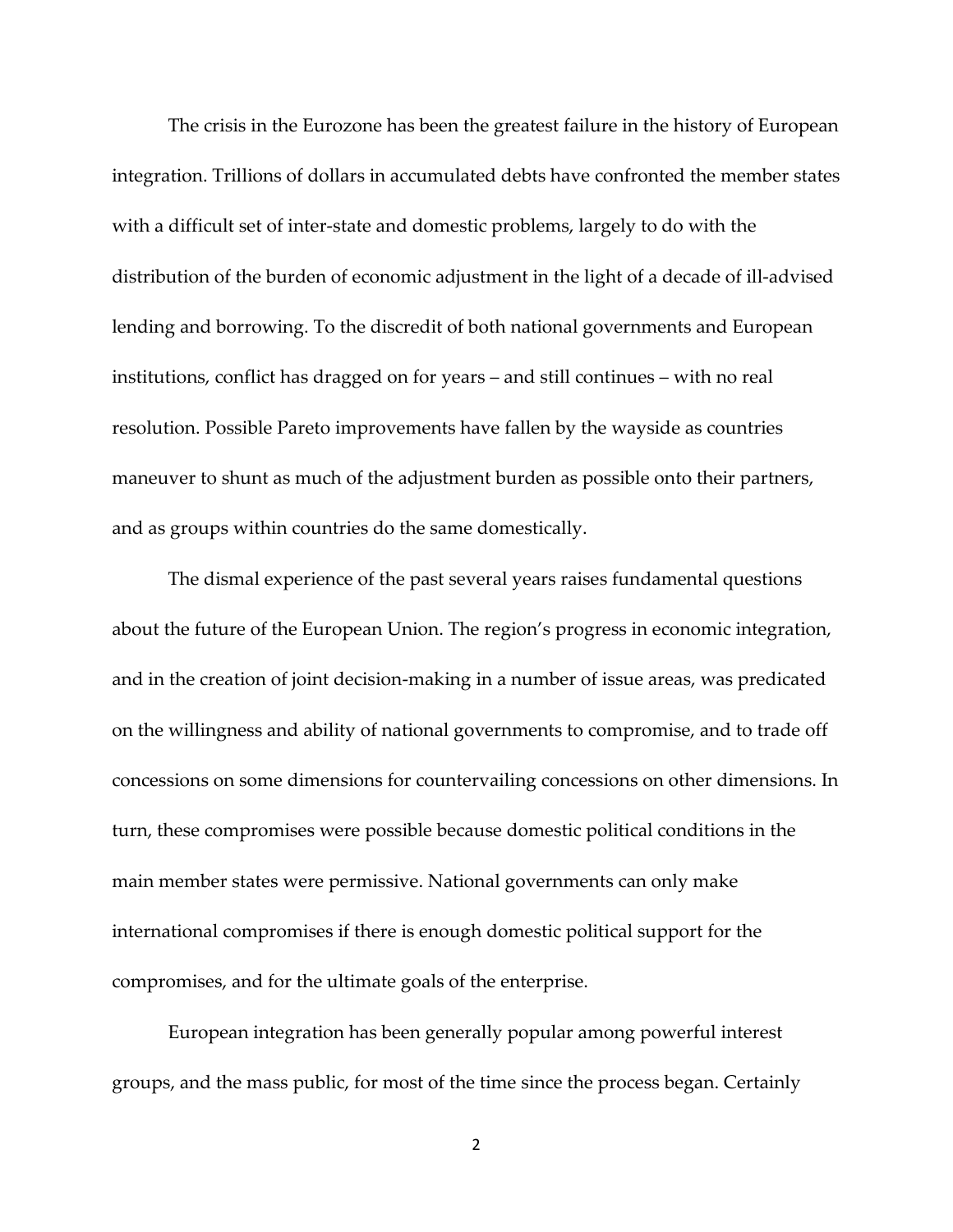there have been periods of greater and lesser enthusiasm, countries that are more and less positive, and groups within countries that are more Europtimistic or Euroskeptical. By the same token, the future of the European Union depends on the willingness and ability of national governments, and groups within countries, to accept further compromises on a wide range of policy issues.

This essay assesses aspects of the state of play in the politics of European integration. It focuses on the preferences of European citizens, on the principle that the domestic politics of European issues is the foundation-stone of whatever progress can be made among the member states. The emphasis is on general attitudes toward the process of economic and monetary integration; this includes trust in the institutions of the European Union, and on the impact of the crisis on these attitudes.

Public opinion toward the broad process of economic integration is of central importance to the future of the European Union. While the completion of the single market made the EU a functioning economic unit on many dimensions, there is still some distance to go before the Union allows the completely free movement of goods, capital, and people. And there is always the possibility of a reversal of the levels of integration achieved to date, whether with the withdrawal of some countries or the imposition of new barriers. In addition, some would argue that the completion of the Economic and Monetary Union requires the adoption of the euro by all, or almost all, member states. A fully integrated market is still an issue of some contention; and,

3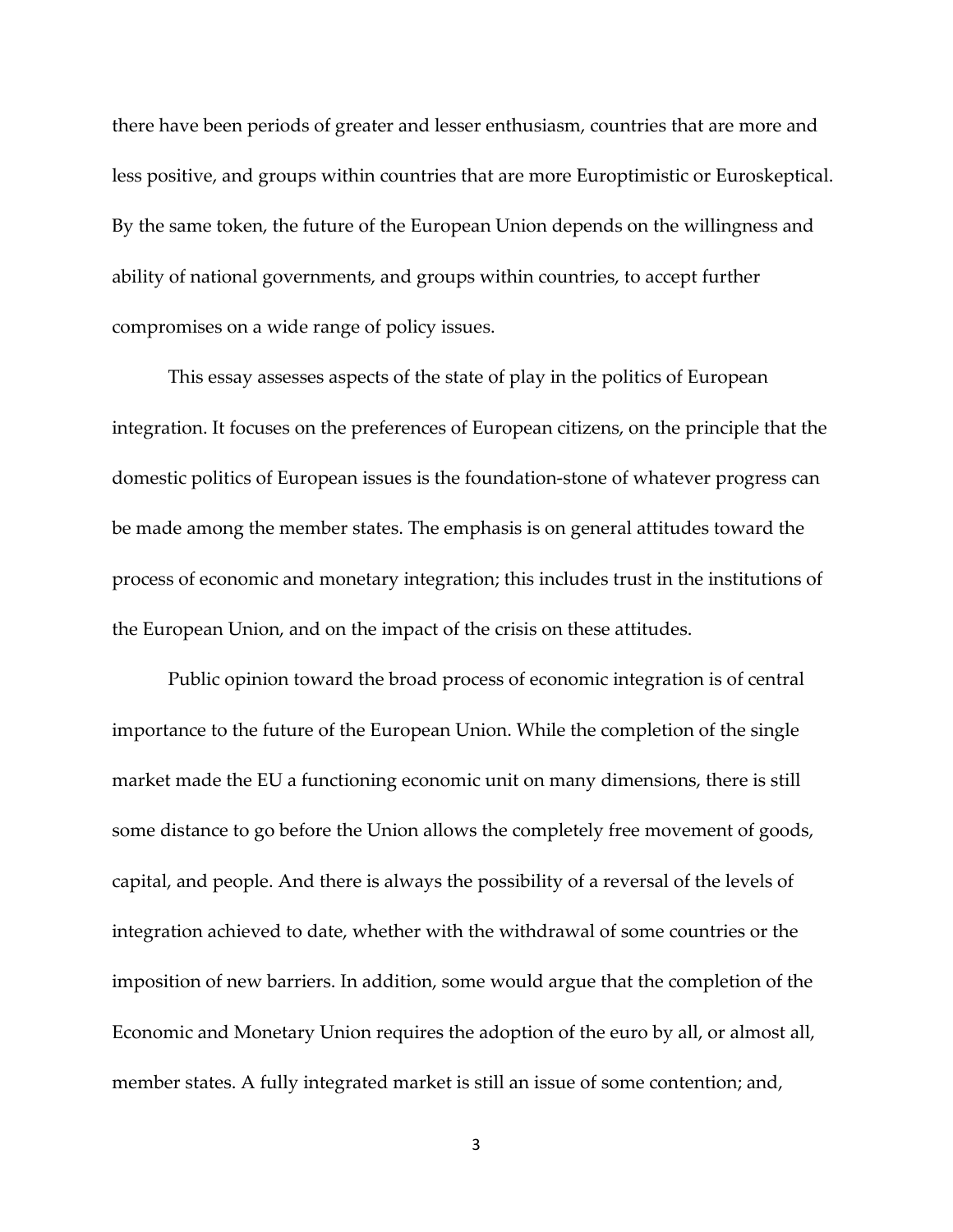perhaps just as important, attitudes toward full economic integration are closely related to attitudes toward European integration more generally. I start by looking at factors that affect preferences over economic integration, and within it monetary union; this includes the extent to which citizens trust both European and national democratic institutions. I also look at trends in popular attitudes, and in particular at how the crisis and its aftermath has affected these attitudes.

There are many theoretical perspectives on determinants of preferences toward economic integration (or globalization more generally), based on everything from factors of production or industry of employment through to levels of education. Constrained by the availability of data, I look at public opinion surveys and find that some basic economic variables – primarily educational and occupational categories – have powerful effects on these preferences. Throughout the union – more or less without regard to the country in question – those with more education, and in more skilled and professional economic activities, are more favorable to integration. There are also important differences across countries, especially in the extent to which individuals trust the European Union and their own national governments.

In addition to such general findings, we are also interested in how the crisis that began in 2008 has affected the politics of European integration. I also explore the evolution of attitudes over the course of the crisis, in particular inasmuch as it differs among groups of countries. Here it is clear that the crisis has severely eroded popular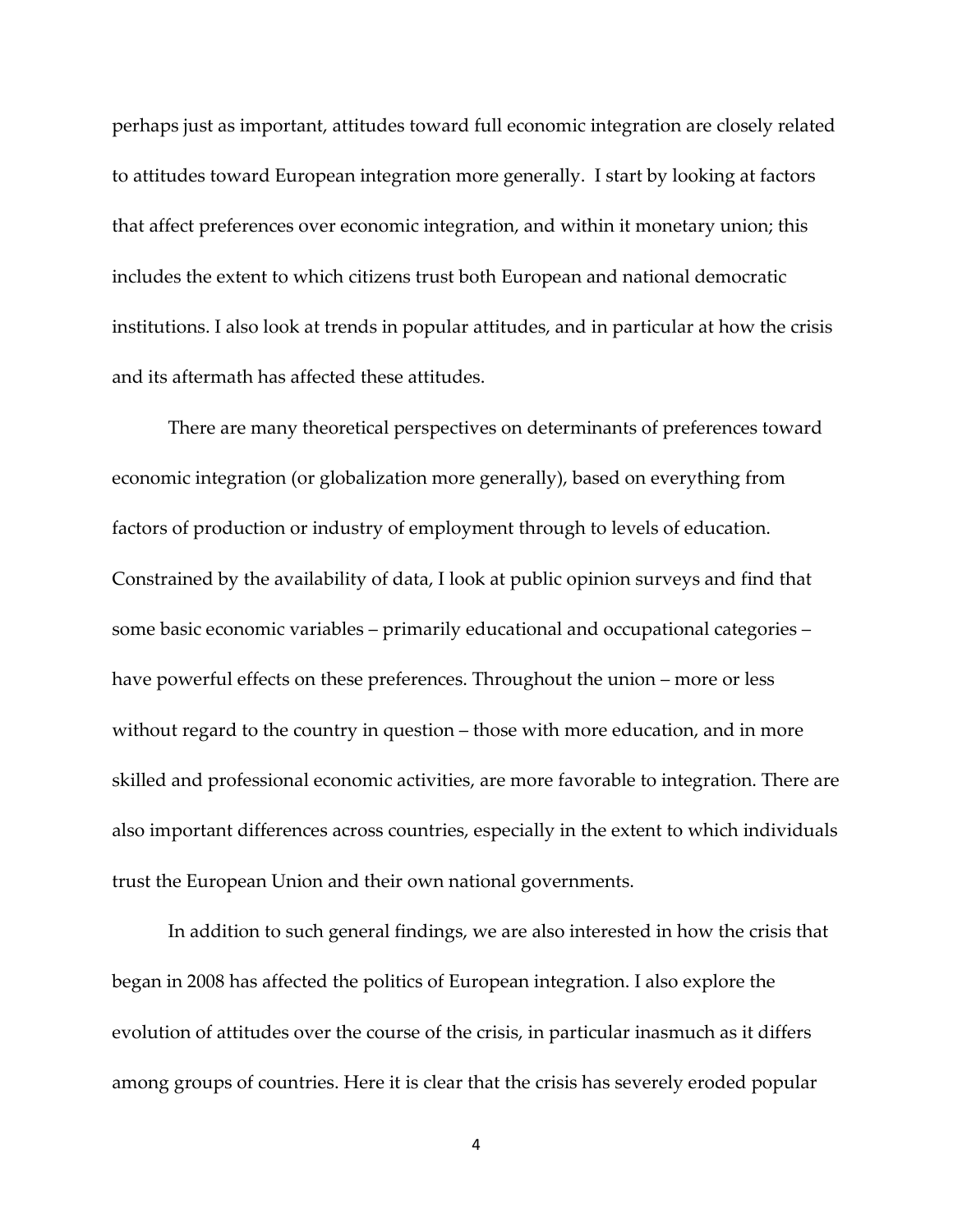faith in both national governments and the European Union. Again, there is variation among groups and across countries. Less educated and less skilled citizens, along with the unemployed, are particularly disenchanted; and those in the Eurozone debtor nations are uniformly disappointed with the functioning of both their national political institutions and the institutions of the European Union.

The paper is organized as follows. In Section 1 I present general theoretical principles that guide the analysis, focusing on how socio-economic characteristics of individuals might affect attitudes toward European integration. Section 2 looks at popular attitudes toward European economic integration generally, and monetary union in particular; as well as levels of trust in the institutions of the European Union. Section 3 focuses specifically on developments over the past decade, and in particular on the evolution of attitudes since the crisis began. Section 4 draws some broader implications and concludes.

#### **1. Analytical perspectives and expectations**

Virtually all policies have a differential impact on groups and individuals, and create both winners and losers. These distributional patterns can have a powerful impact on politics. In considering the future of European integration, and of the euro, it is important to attempt to understand patterns of expected costs and benefits – and hence support and opposition – that are likely to develop. In this section, I attempt to

5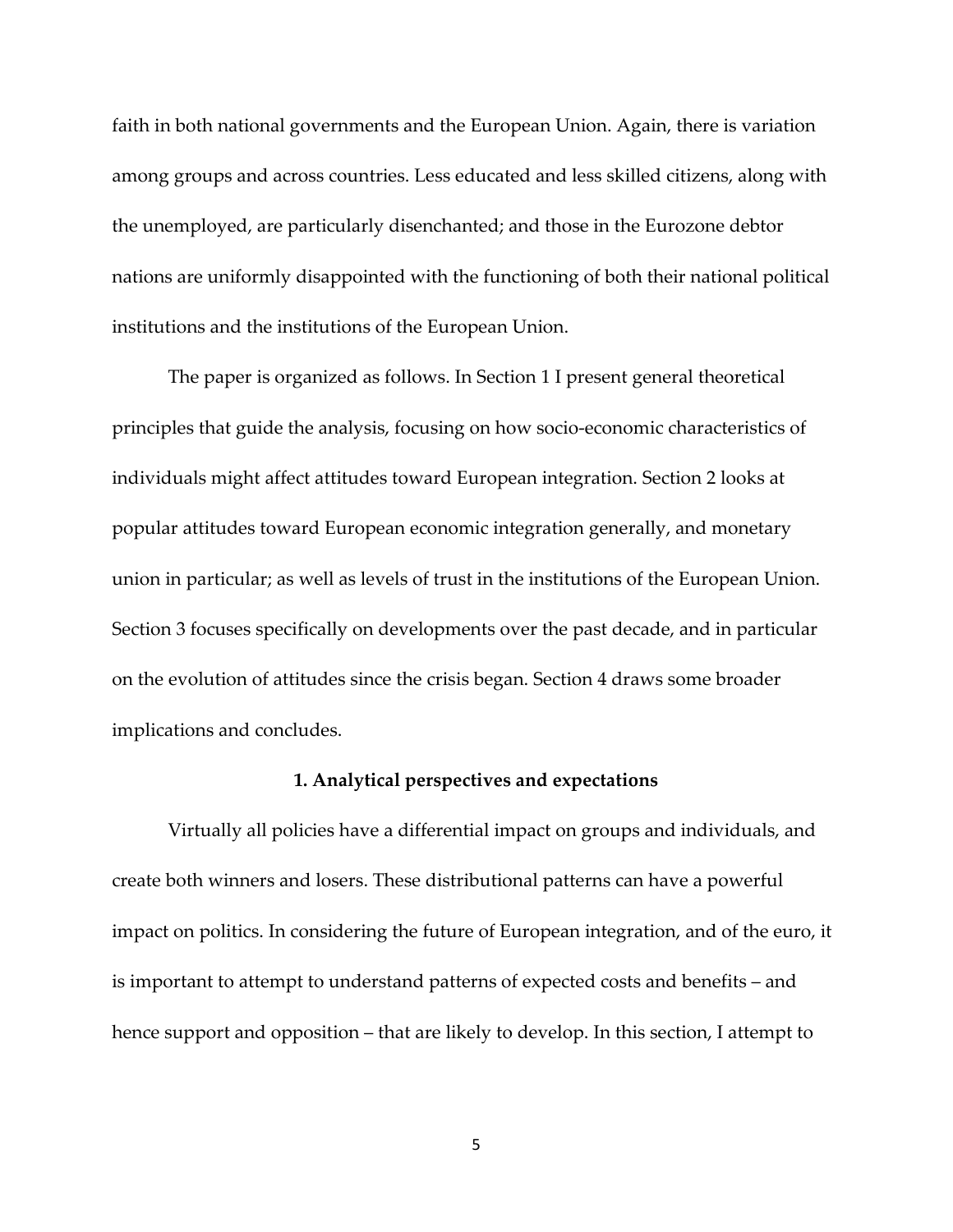outline some analytical principles that can help us think about the future course of European politics.

I consider a variety of factors that may explain variation in support for European integration, largely focusing on socio-economic considerations. These are hardly exhaustive of all the complex considerations that affect national, class, group, and individual attitudes towards the European Union (EU), but they do play an important role, particularly with respect to economic policy.

<span id="page-5-0"></span>Much of the debate over European integration is, like similar debates elsewhere over globalization, about the reduction of barriers to the movement of goods, capital, and people across borders.<sup>[1](#page-5-0)</sup> In the European case, this has to do with the creation and completion of the single market, a process that goes back to the earliest years of the EU. In many ways the single market is now complete, but there are still areas in which it is a work in progress; and there are continuing concerns in some sections of the population about the single market itself. Migration is not free throughout the EU, although policy has been moving in that direction. While capital flows freely throughout the union, the fragmentation of financial regulation can be seen as a regulatory barrier of sorts, although again the EU is moving in the direction of more centralized and harmonized financial regulation. In addition, citizens of the member states have to form judgements  $\overline{\phantom{a}}$  $1$  Of course, it also has to do with the delegation of policies from the national to the European level, an issue that I do not address directly here.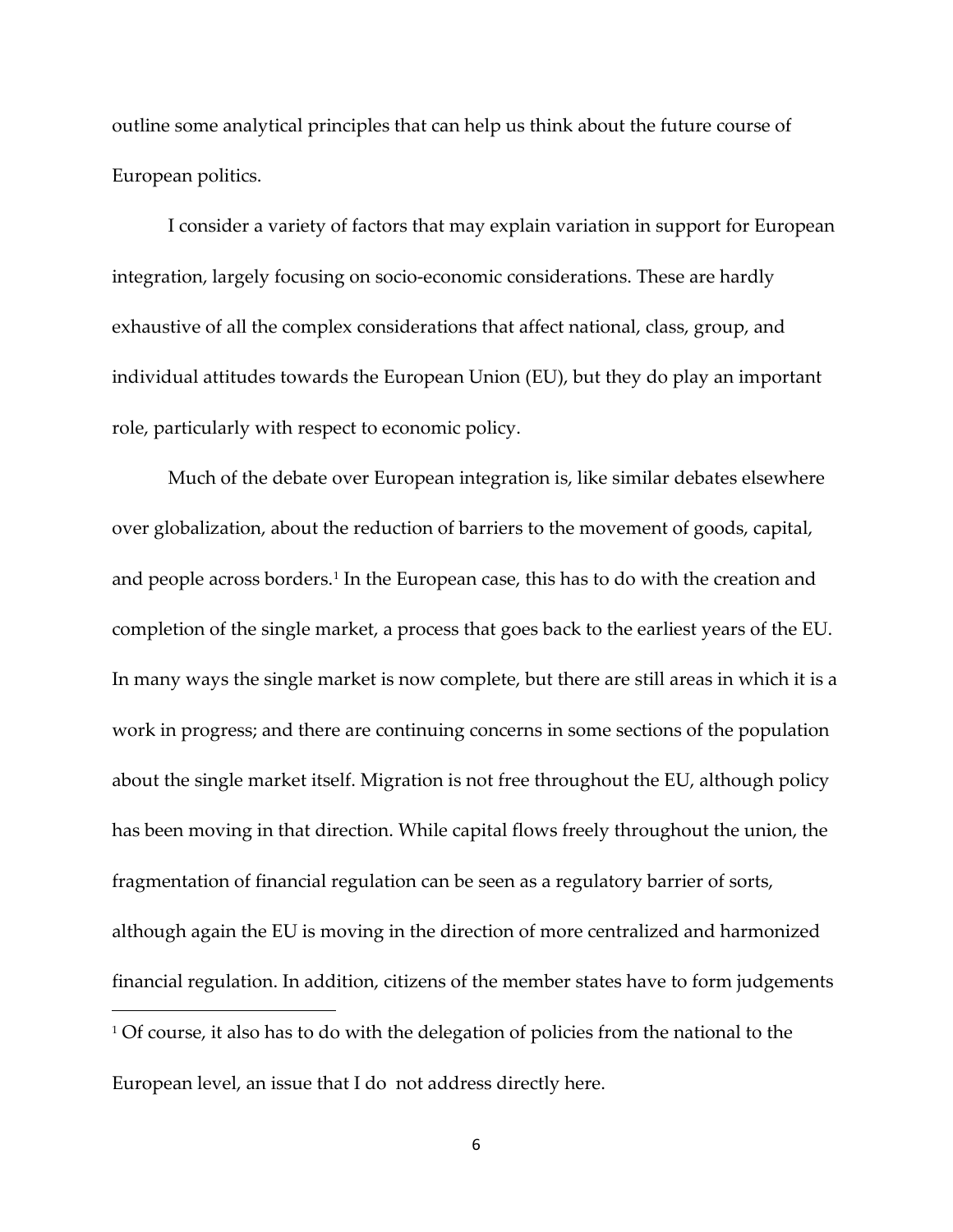as to how the institutions of the monetary union and of the European Union more generally are functioning.

The broader point is that for many, attitudes toward the EU are closely related to attitudes toward the greater integration of the member economies, and toward the functioning of the institutions that manage the Union. To understand the sources of these attitudes, we can rely upon an enormous literature that analyzes sources of preferences over trade, finance, investment, and immigration.

The simplest starting point is the enormous literature on trade policy, which suggests factors that would lead individuals and groups to support (or oppose) more openness to international trade. As trade is a substitute for factor movements, we can assume that similar distributional considerations apply to the broader issue of economic integration more generally – and, in this case, of European economic integration.

The predominant trade-theoretic approach to explaining cleavages on this issue emphasizes how close the individual, firm, or group is to the country's comparative advantage. Leaving aside debates within the literature, and simplifying wildly, this would tend to suggest a simple division. Industries in rich (core) countries that make intensive use of capital and skilled labor are expected to be pro-integration, while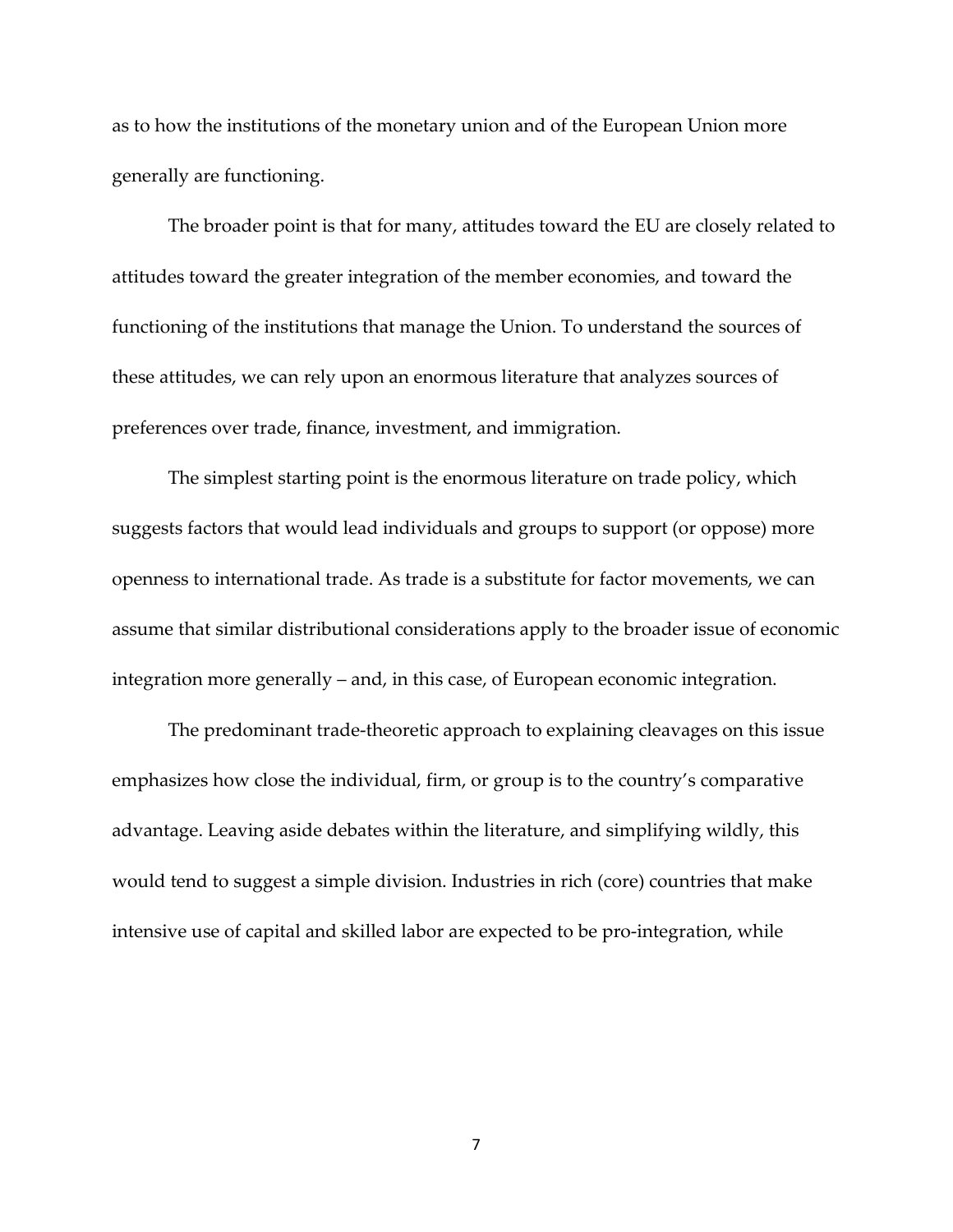industries in poorer (peripheral) countries that make intensive use of unskilled and semi-skilled labor should also be pro-integration (and vice versa, in both cases).<sup>[2](#page-7-0)</sup>

However, analyses of support for "globalization," or economic integration more generally, have tended to gravitate toward a somewhat different distributional cleavage. Some combination of economic integration and skill-biased technological change appear to have advantaged higher-skilled workers in virtually all countries. There is substantial evidence for this even in developing countries, and certainly within the European Union—indeed, the fact that economic integration does not appear to have benefited low-skill workers in quite a few poorer countries is one troublesome feature of the modern international economy. In the European context, this tendency is probably heightened by the fact that high-skill workers have, or may come to have, the option of migrating to core countries where there is substantial demand for their services. Its relevance is similarly accentuated by the relatively small differences among

<span id="page-7-0"></span><sup>2</sup> This skips over the debate between Stolper-Samuelson and specific-factors approaches. For our purposes, they both imply, in one way or another, that there should be a fundamental difference between rich and poor countries with respect to the patterns of policy preferences. It also abstracts from the impact of factor supply on the EU's trade with the rest of the world which adds another layer of complexity – also ignored here.

 $\overline{\phantom{a}}$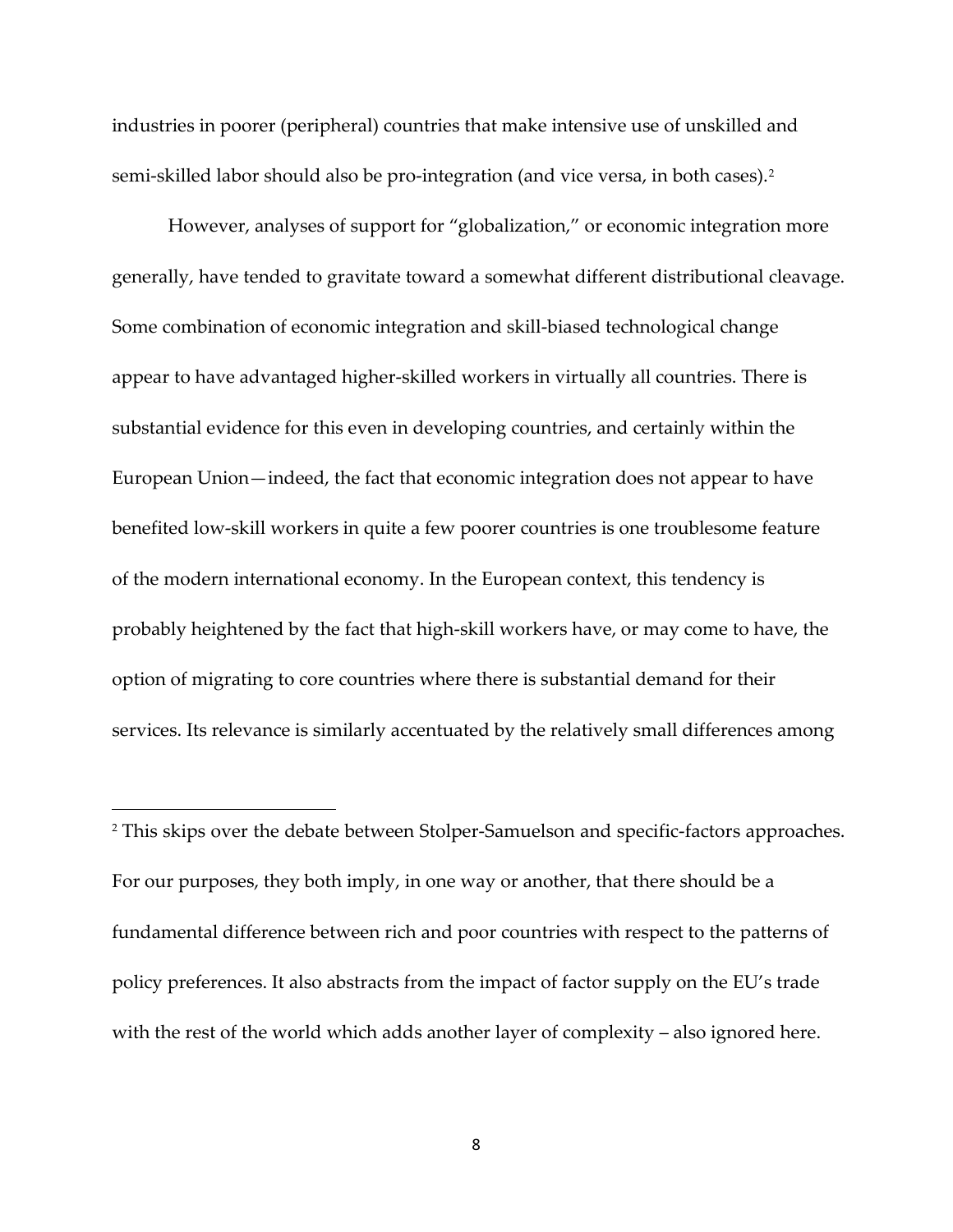EU member states (compared to between developed and developing countries) and by the extremely high level of intra-industry and intra-firm trade within the EU.

A related, but more detailed, approach is to look specifically at the activities and interests of particular industries and firms rather than at broad trends in factor supply. In this light, those – industries, firms, employees – whose activities are strongly oriented toward, and depend upon, cross-border (intra-EU) trade and investment are likely to be the strongest supporters of continued and deepened European economic integration. This is almost certainly accurate; however, finding evidence along these lines is particularly difficult, given that the variation is often at the level of the firm. Nonetheless, this provides an additional way to understand the sources of preferences toward European economic integration.

So one set of expectations is that high-skill, high-education individuals will anticipate net benefits from European integration, as will those whose activities are closely tied to intra-European trade and investment. On the other hand, low-skilled and low-education citizens will be less enthusiastic about economic integration. Virtually all survey and electoral analyses point in this direction (e.g. Gabel and Palmer 1995; Anderson and Reichert 1996; Gabel 1998; Tucker et al. 2002).

Attitudes toward European integration generally are likely to be closely related to attitudes toward monetary integration more specifically. The single currency was expected to – and, by most accounts, did – facilitate cross-border trade, finance,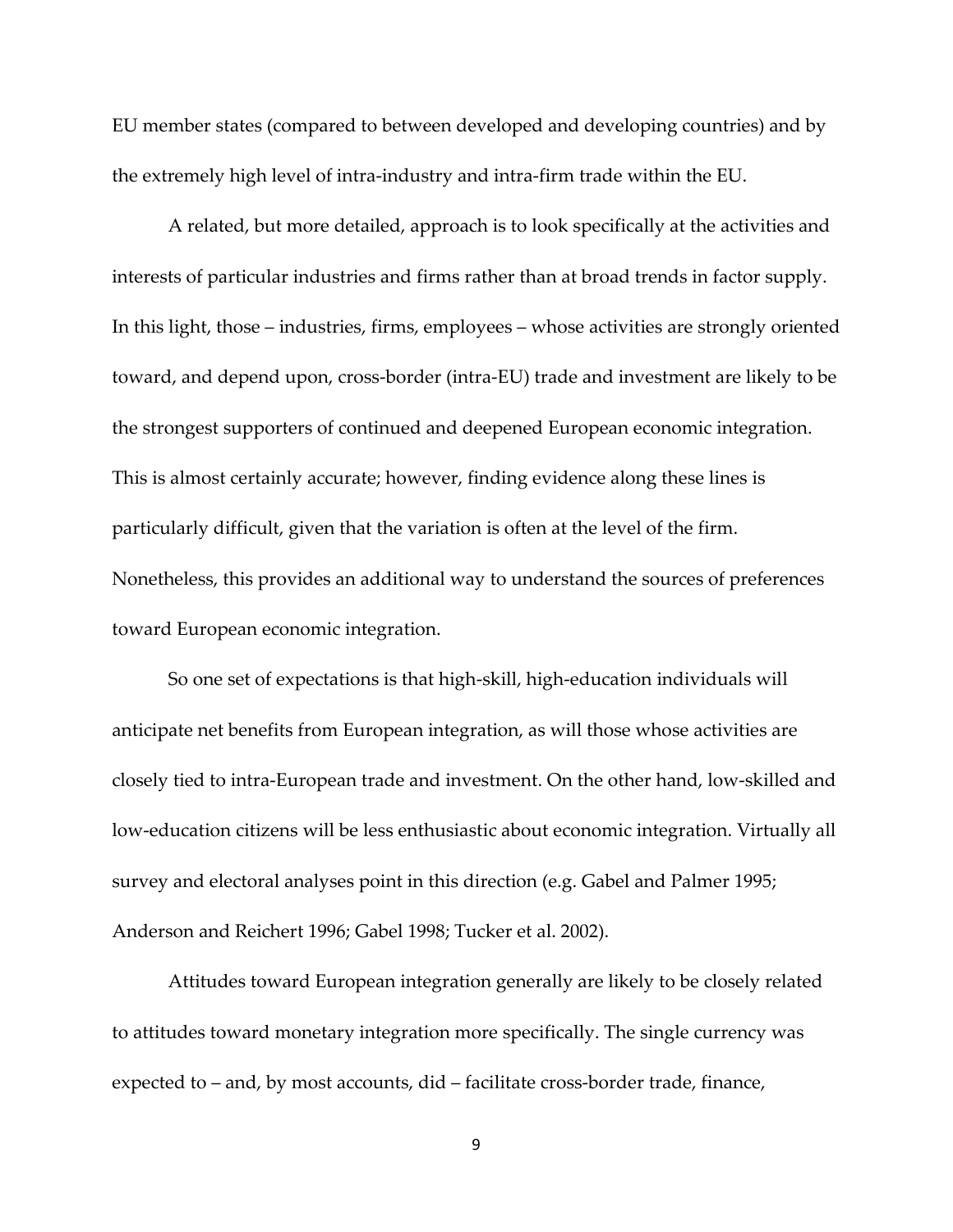investment, and migration among members of the Eurozone. At this very general level, and leaving aside the few countries (the United Kingdom, Sweden, Denmark) that have definitively decided against joining EMU, support for monetary integration can be regarded as a sub-set of support for economic integration more generally. We return to this point below, in order to temper and sharpen the analysis.

<span id="page-9-0"></span>All of these general perspectives almost certainly need to be tempered by the impact of the crisis that began in 2008, and that entered into its most critical phase with the eruption of the Eurozone sovereign debt crises in 2010. Especially among countries in the Eurozone, the crisis may have changed perceptions of the impact of the EU, and especially of the euro. This is an extraordinarily complex topic, and for our purposes we focus only on one aspect of it – albeit a prominent one. Among many core Eurozone member states, which are largely the creditor countries in the Eurozone debt relationship, the single currency has come to be associated with a bail-out of troubled financial institutions and troubled debtors. Among peripheral Eurozone member states, largely the debtor countries, the single currency has come to be associated with a very deep depression and the imposition of austerity measures.<sup>[3](#page-9-0)</sup> It can certainly be expected that dissatisfaction with the euro, and perhaps with the EU more generally, will be  $\overline{\phantom{a}}$ <sup>3</sup> I exclude from this generalization those Eurozone member states that were not directly caught up in the debt crisis (such as Malta), or that joined after the crisis had begun (for example, the Baltic states).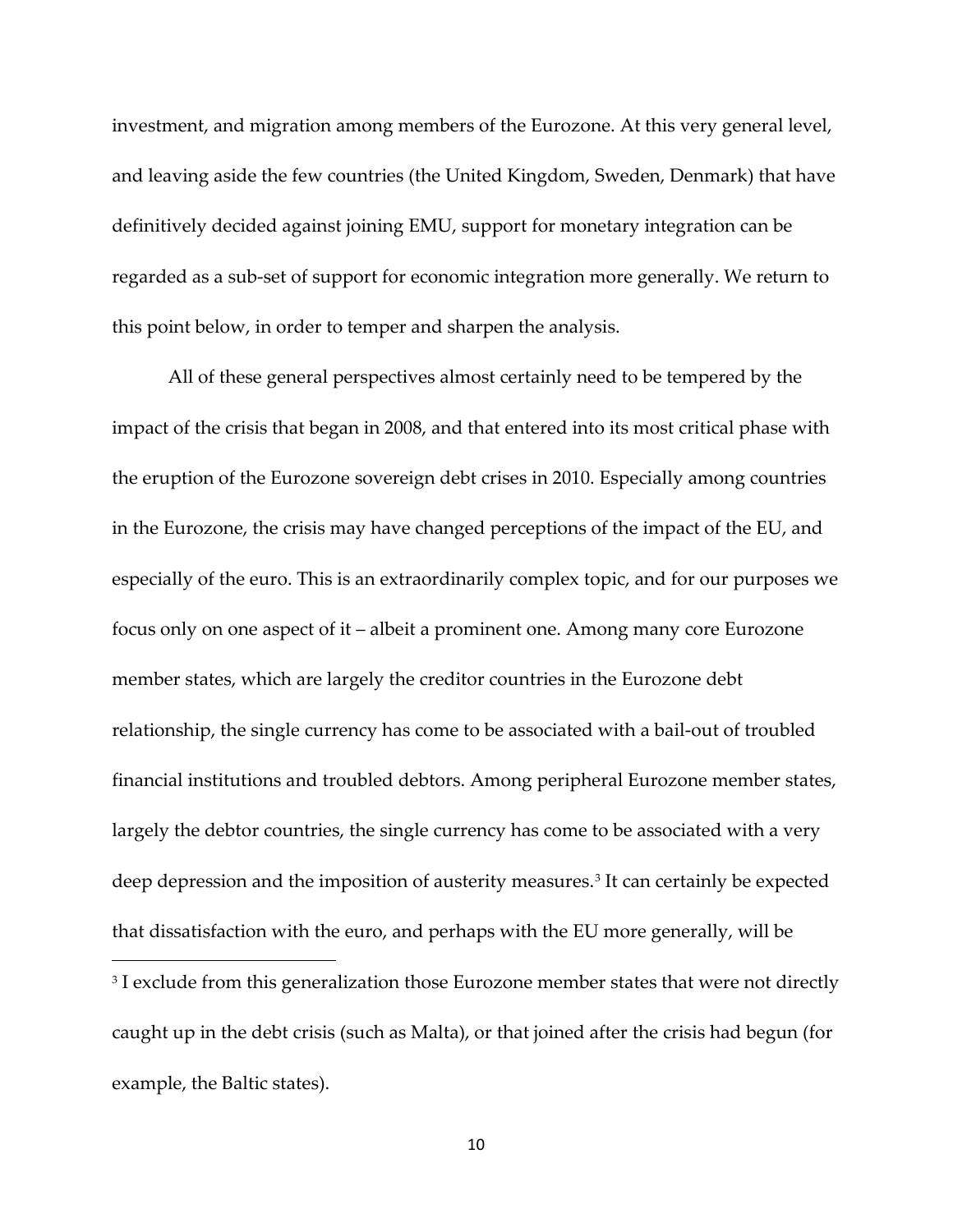greater on both sides – those who feel they have been paying too much to bail out reckless banks and reckless borrowers, and those who feel they have been forced to suffer too much to atone for the sins of others. It can also be expected that reactions to the crisis will vary among groups within countries: especially in the hardest-hit countries, the burden has fallen more heavily on the unskilled and unemployed than on other categories.

In what follows I attempt to assess the correlates of support for and opposition to the general process of European economic integration. I also assess attitudes toward the euro. In both instances, I explore how the ongoing Eurozone crisis has affected preferences on both issues. I start by summarizing some of the existing literature, but rely primarily upon my own analysis of survey data.

### **2. Views on European integration: an overview**

<span id="page-10-0"></span>Attitudes toward the broad project of European economic integration vary among countries and groups within countries. Many studies have documented the socio-economic and other attributes associated with greater or less support for economic integration. For our purposes, I emphasize material factors, recognizing that there is substantial evidence that such non-material considerations as nationalism and culture are important.[4](#page-10-0) This is not to downplay these considerations, but to indicate that  $\overline{\phantom{a}}$ <sup>4</sup> Jupille and Leblang 2007 provide one of the more convincing indications that even where economic factors matter, so do nationalist sentiments.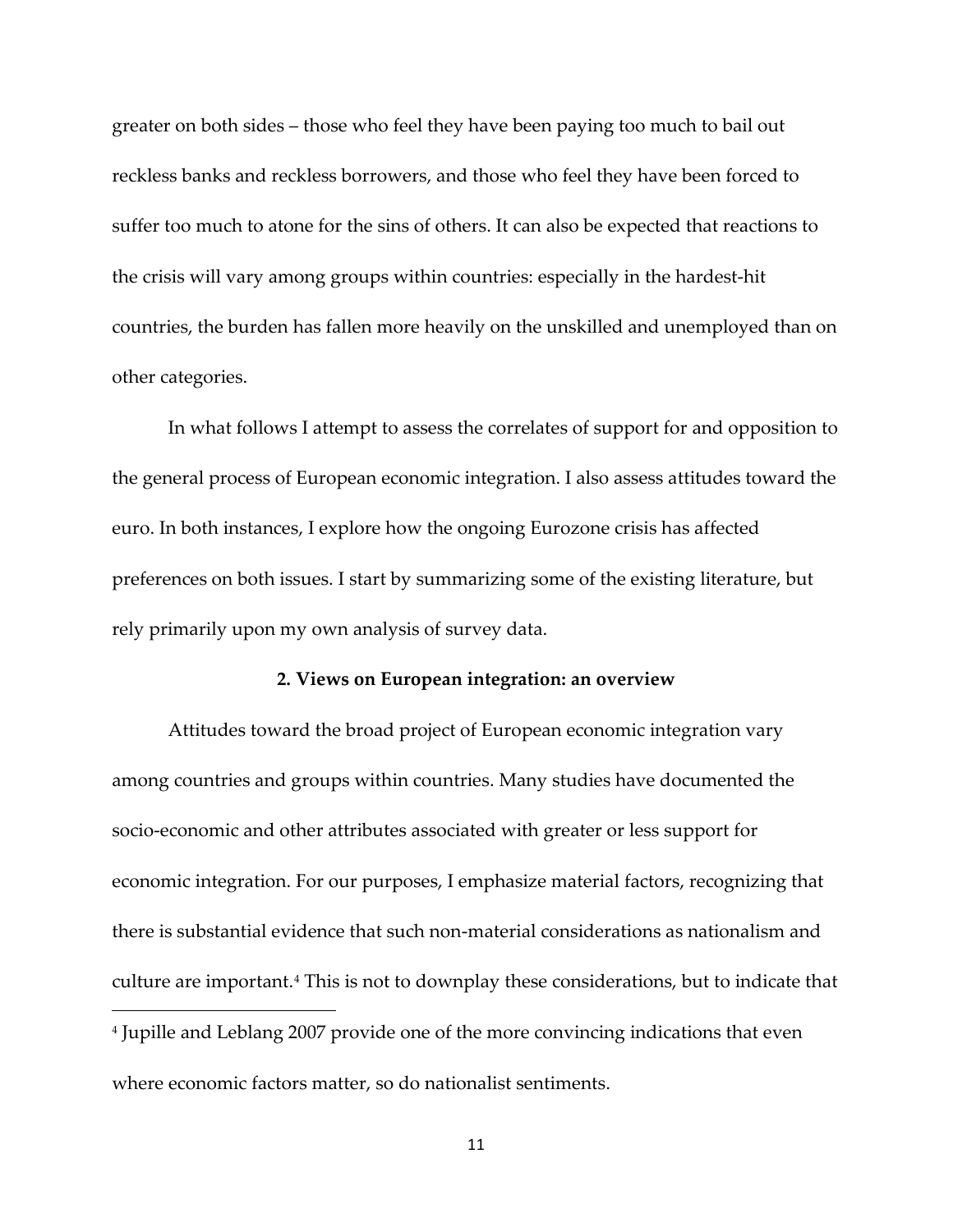for present purposes I focus on socio-economic correlates of attitudes toward European economic integration.

A number of socio-economic factors recur in the literature. Professionals and more highly skilled workers are typically more pro-integration than unskilled workers. So too are higher levels of education correlated with more integrationist sentiment. Broad public opinion surveys typically are not detailed enough to permit investigation of the impact of the specific industry of employment, but there are some more in-depth studies of national referendums on European issues that shed light on the issue. These usually find that those in industries that are heavily oriented toward exports, foreign direct investment, as well as in the financial services sector, are most supportive of greater economic integration.<sup>[5](#page-11-0)</sup> These findings are consistent with broader studies of attitudes toward international economic integration writ large. The sectoral findings are largely encouraging in the sense that they tend to imply that economic integration reinforces support for itself: the more tightly tied together are the region's economies, the greater the extent of support for further integration from those who have already benefited from it.

<span id="page-11-0"></span>There is plenty of country-level evidence for the important role of organized interests both in the process of European integration generally, and in movement  $\overline{\phantom{a}}$ <sup>5</sup> See especially Gabel and Palmer 1995, Gabel 1998, and Gabel 2001; Moses and Jenssen 1998 use referendum data.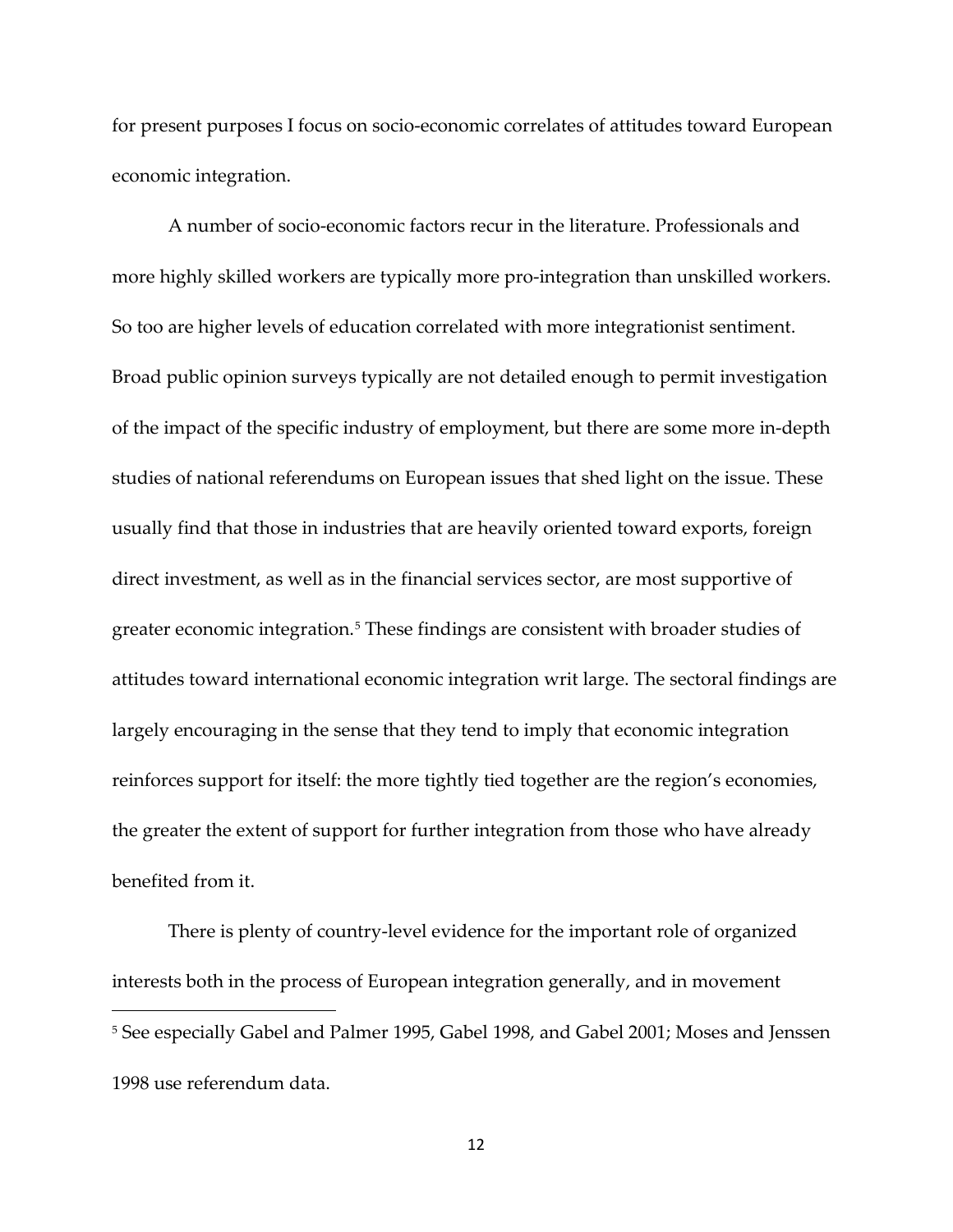toward Economic and Monetary Union more specifically.<sup>[6](#page-12-0)</sup> There have also been attempts to find generalizable proxies for such particularistic interest groups that would allow for cross-national and over-time analyses, but such proxies are not particularly convincing.[7](#page-12-1) The consequence is that it is very difficult to carry out systematic analyses, across countries and over time, of the role of particularistic interests in the process of European integration.

As a result, in this study I rely on twenty-one Eurobarometer surveys taken since 2004. These have the advantages of asking consistent questions over time, of covering all members of the EU, and of (for most questions) covering the period up to and including the crisis years. The analytical conclusions we draw from these recent Eurobarometer surveys are well within the lines of the existing literature, especially in tending to confirm the general conclusions of prior studies about the socio-economic correlates of views on European integration. Analysis also shows that there are important nuances among groups and across countries, as well as striking trends in

l

<span id="page-12-0"></span><sup>6</sup> Moravcsik 1998 is the classic general statement; on EMU see, for example, Hefeker 1997, Duckenfield 2006, and Eglene 2011.

<span id="page-12-1"></span><sup>7</sup> So as not to implicate others, I can cite my own work in, for example, Frieden 2002 and Frieden 2015. While I stand by the results, I have no doubt that the measures I use to approximate the preferences and power of special interest groups are highly suspect.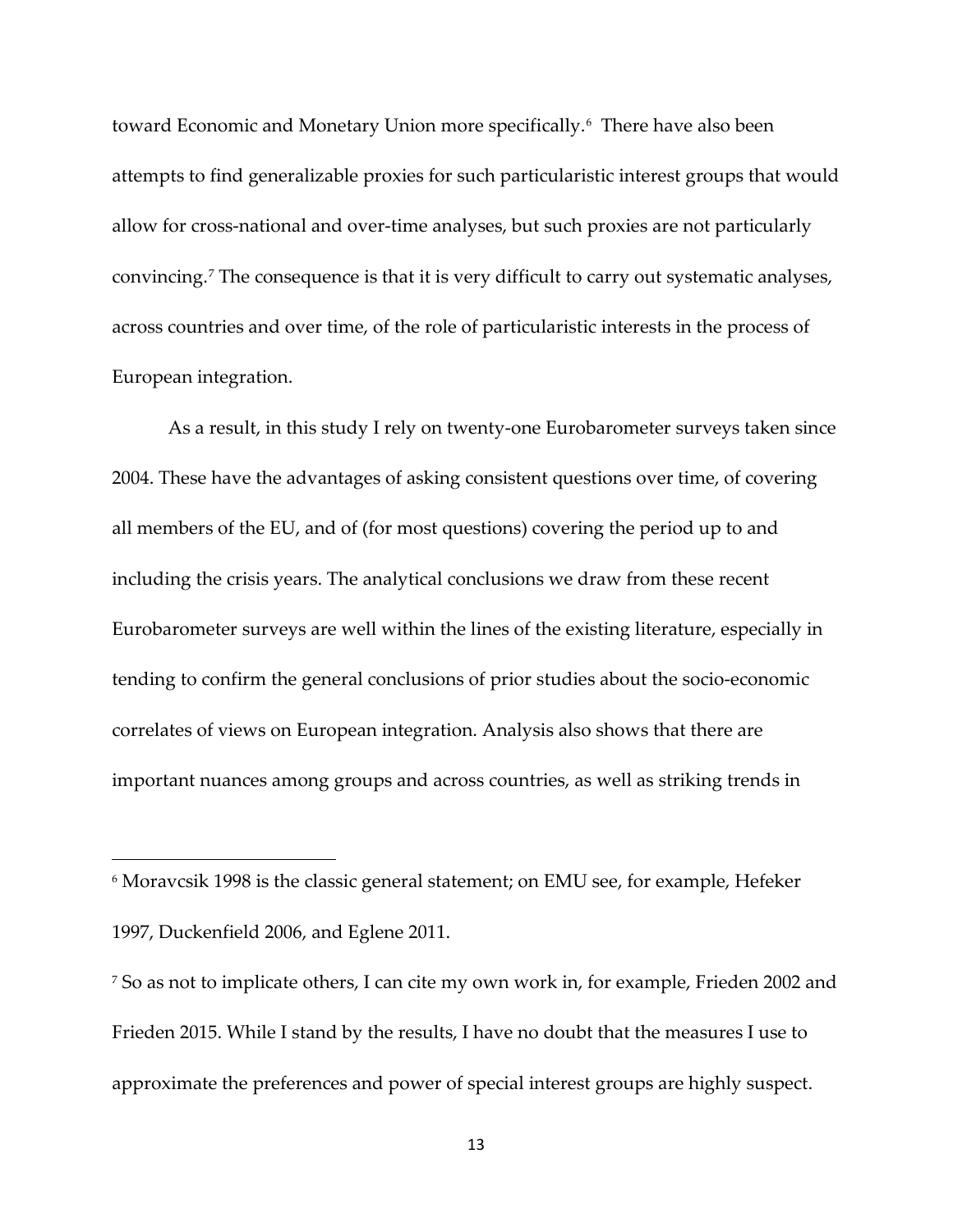attitudes with the onset and course of the Eurozone sovereign debt crisis, with significant differences among groups and countries.

I start with some figures to describe the patterns and trends in attitudes toward European integration generally, and EMU specifically. Unfortunately, the individuallevel responses to the most general questions about support for the EU have only been released through 2011; however, we do have responses through the end of 2014 for other closely related questions. I start with some descriptive figures to indicate trends, and then, in the next section, move on to more systematic statistical analysis.

Figure 1 shows trends between 2004 and 2011 in responses to a question about the desirability of EU membership in general, divided by country group. The question asks, specifically, "Generally speaking, do you think that (your country's) membership of the European Union is… a good thing, bad thing, neither, or don't know?" Figure 1 indicates the percentage of respondents indicating "a good thing." Support for the EU is quite high and quite stable among all countries, with the exception of the United Kingdom; however, the data stop too early to pick up the full impact of the sovereign debt crisis. Figure 2 illustrates the proportion of pro-EU answers to a related question: "Taking everything into consideration, would you say that (your country) has on balance benefited or not from being a member of the European Union?".Again, perceptions of benefit are quite high and stable everywhere but in the UK, although

14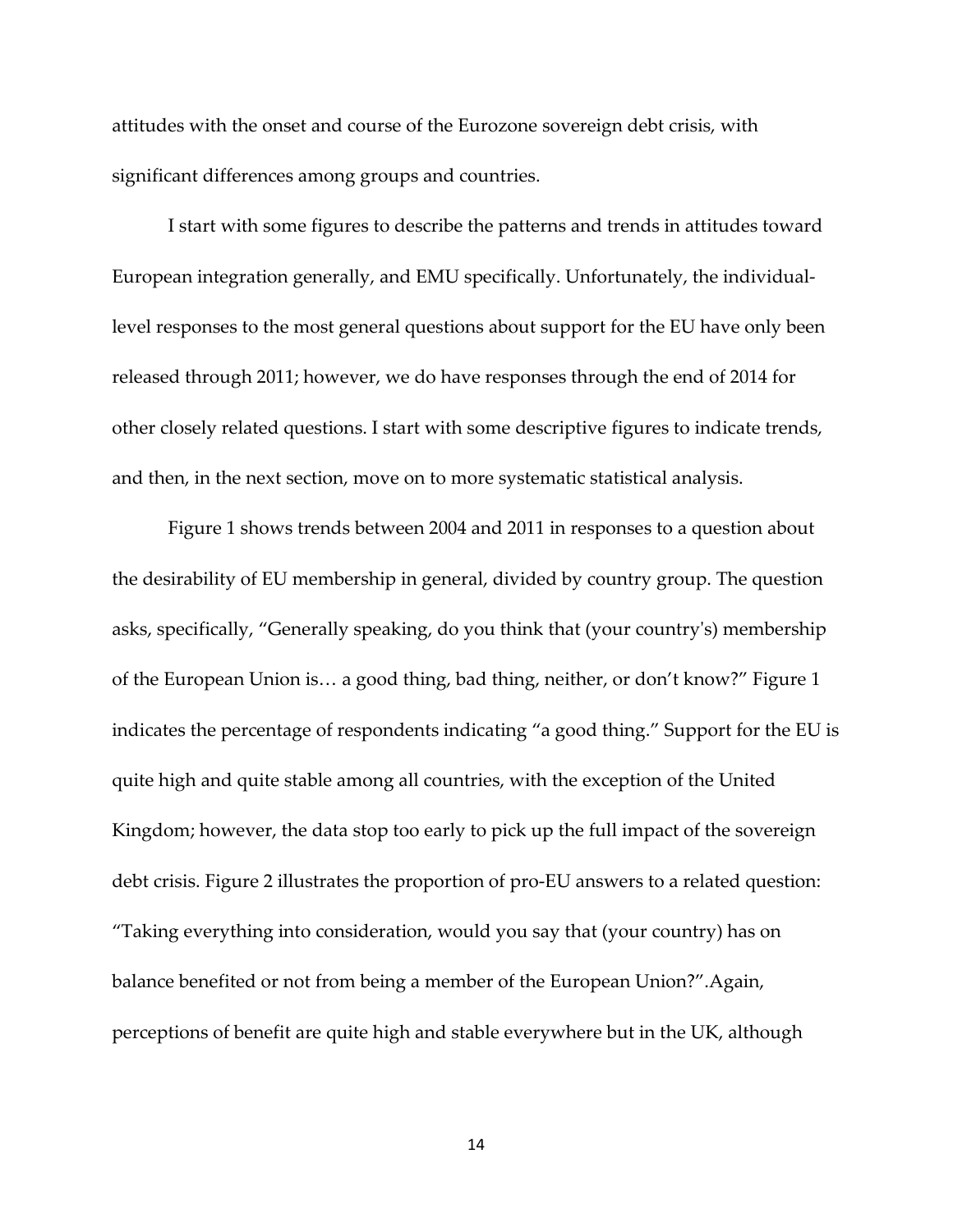now there is a dip beginning in 2010, especially in the debtor countries. Nonetheless, even in debtor countries the great majority of respondents regard the EU as beneficial.

Surveys about attitudes toward EMU are available up to very recently, and tell a related story. Figure 3 shows affirmative responses to a question that asks about support for "an European economic and monetary union with one single currency, the Euro;" it demonstrates that support for monetary union has remained quite high, although gradually declining, among both debtor and creditor countries in the Eurozone; in the UK and the transition economies support has declined more rapidly.[8](#page-14-0) Figure 4 looks specifically at the four principal Eurozone debtor countries, and shows that support remains high. Irish support has dropped from extremely high levels, but never went below two-thirds of the population. Support in the Iberian countries also fell a bit, but remains strong; and in Greece, surprisingly, support for the euro has actually increased. These figures – the broad outlines of which are confirmed by more systematic statistical analysis below – indicate that Europeans in the Eurozone remain, despite the crisis, quite supportive of the project of monetary union. Below I will show,

 $\overline{\phantom{a}}$ 

<span id="page-14-0"></span><sup>8</sup> Eurozone debtor countries are Ireland, Spain, Portugal, Greece, and Cyprus; Eurozone creditor countries are Germany, France, Sweden, the Netherlands, Luxembourg, Finland, Belgium, Denmark, and Austria.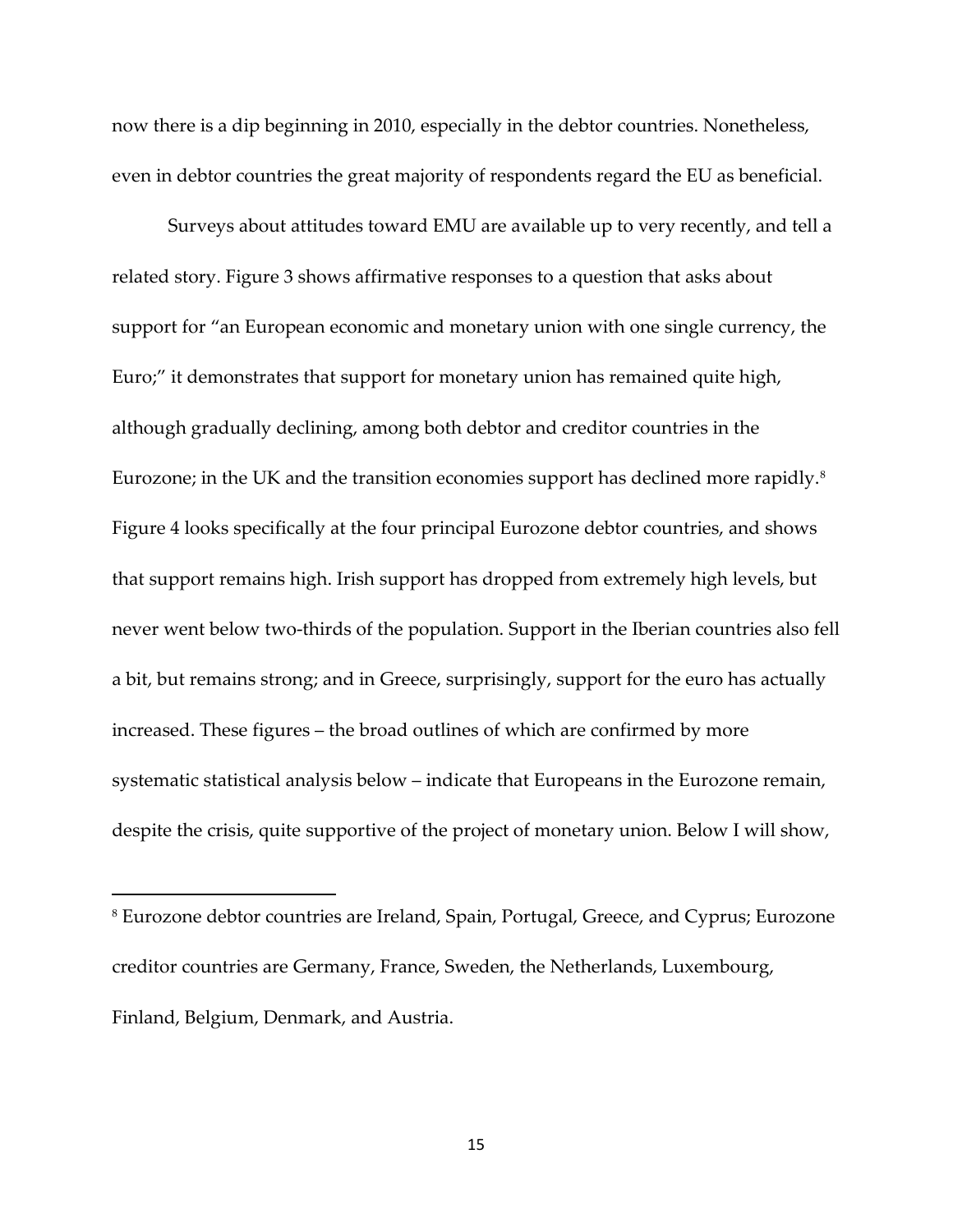however, that this general support for the euro is countered by deepening dissatisfaction with how the monetary union has been managed.

First, however, it is useful to illustrate some of the socio-economic divisions that are masked by broad national trends. Figure 5 shows attitudes toward monetary union, divided both between debtor and creditor countries and between high-education and low-education respondents. It is readily apparent that there are far more differences across educational categories than between debtor and creditor countries: that is, those with advanced education in both debtor and creditor nations are very similar in their support for EMU, while those with much less education are also very similar and far less supportive. In both cases, there has been a gradual decline in support, but it is not dramatic and both groups remain on balance positive about the euro. Figure 6 shows similar patterns across occupational categories. Professionals in both creditors and debtors have been, and remain, positive about EMU; unskilled workers are much less enthusiastic, and increasingly skeptical. Whether educational levels or occupational categories are used, in any event, it is evident that attitudes toward the EU and EMU are more similar among similarly situated socio-economic groups than they are among citizens of the same country. Specifically, more educated and skilled workers are substantially more favorable to European integration than are less educated and less skilled workers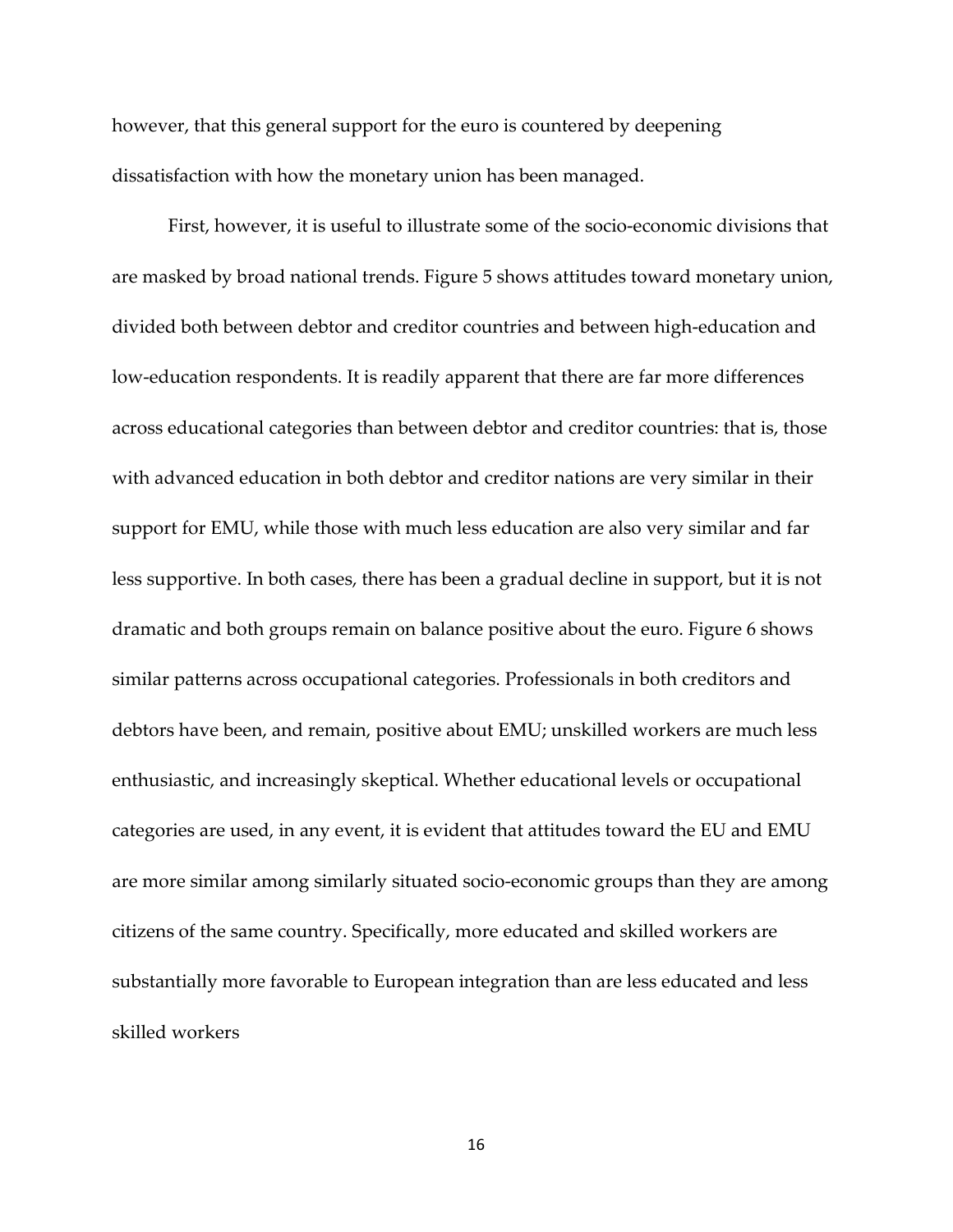The generally positive and relatively stable attitudes toward the EU and EMU, however, mask some more troubling trends. Eurobarometer asks respondents to indicate how much they trust the institutions of the EU, and of their national governments, and how they feel about the functioning of democracy at the EU and national level. And here the story is *very* different: there has been a dramatic loss of confidence in the EU, and in many national governments; this loss has been particularly concentrated among debtor nations, and among poorer, less educated, and less skilled workers.

Figure 7 shows the breakdown of responses to questions that asks whether individuals trust the EU and their respective national governments. There are very similar questions about attitudes toward the functioning of democracy in the EU and their respective countries; as the responses are nearly identical, I focus only on the "trust" questions. And the results are striking.

Before the crisis, people in the Eurozone debtor economies had a great deal of trust in the EU – substantially more than in their own national governments. Even in the creditor countries, trust in the EU was a bit higher than in national governments. But matters change dramatically with the crisis. While trust in both EU and national institutions has declined with the crisis, the collapse is remarkable in the debtor countries. In 2004, some 70 percent of debtor-country citizens trusted the EU and some 50 percent trusted their national governments; by 2014, the respective proportions

17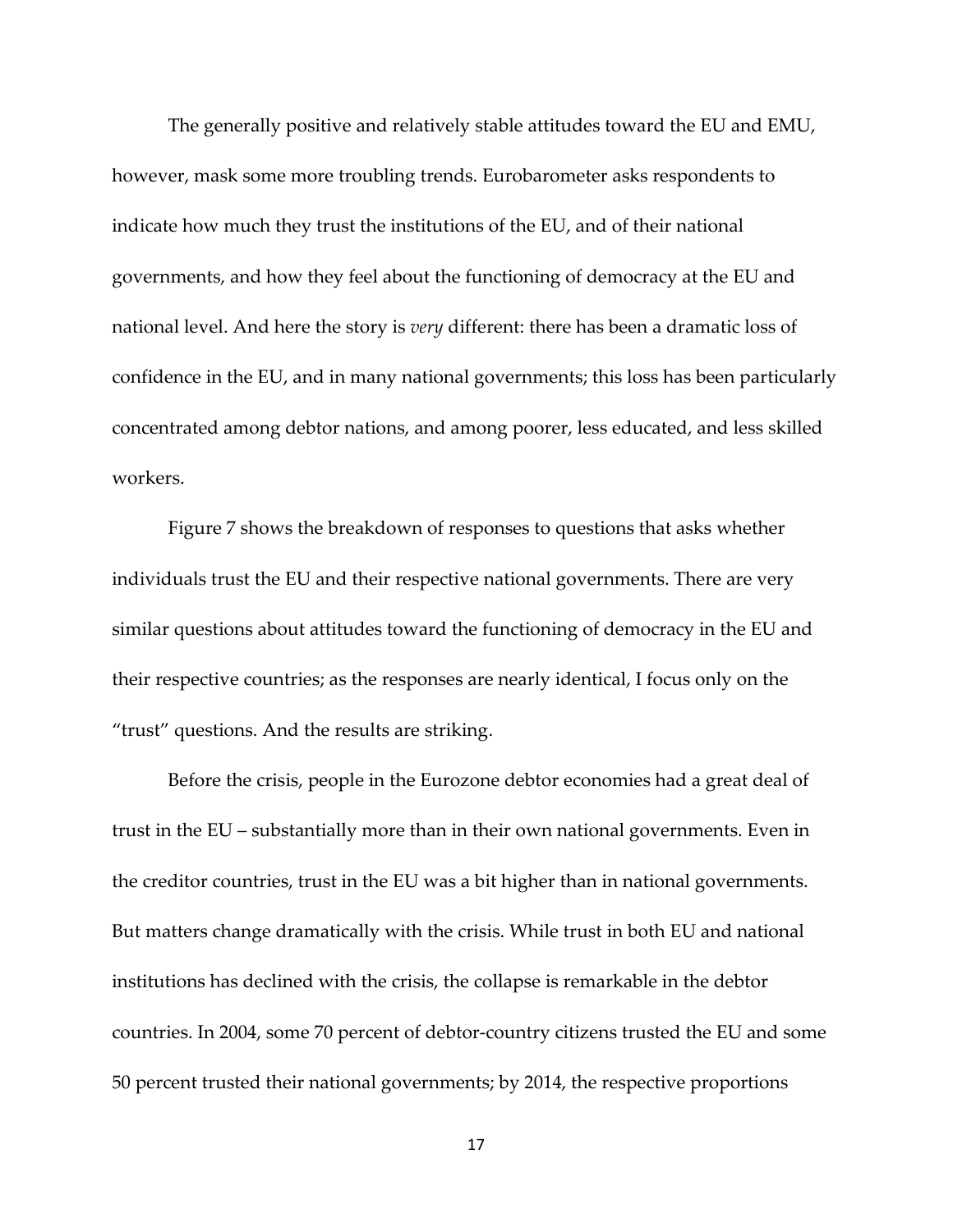hovered around 30 percent and 10 percent respectively. This is a stunning loss of confidence in European and national institutions.

Figures 8-11 look in more detail at the loss of confidence in EU and national institutions. They confirm that, generally speaking, there is a gap between more and less educated citizens, with the less educated trusting both the EU and their national governments less (the occupational differences are less clear). And there is a general trend in creditor countries for people to trust both EU and national governments less as the crisis hits and persists. But the most striking trend is that in debtor countries, the crisis has led citizens to almost completely lose faith in the EU and their national governments. This loss of trust cuts across socio-economic and educational groups and is almost complete – only small fractions of the populations have faith in the EU or their government. This is, of course, deeply disturbing for the future of both European integration and the stability of governments in the more troubled members of the Eurozone.

One might wonder whether the crisis has simply reduced trust in all national institutions across the board. Figures 12 and 13 indicate that this is not really the case. Trust in national police forces has remained roughly constant throughout the crisis; there is a mild decline in debtor countries, but trust still remains at very high levels (over 60 percent for the debtor countries). As Figure 13 shows, trust in national armies has been on a gradual decline – although, in the context of some of the region's

18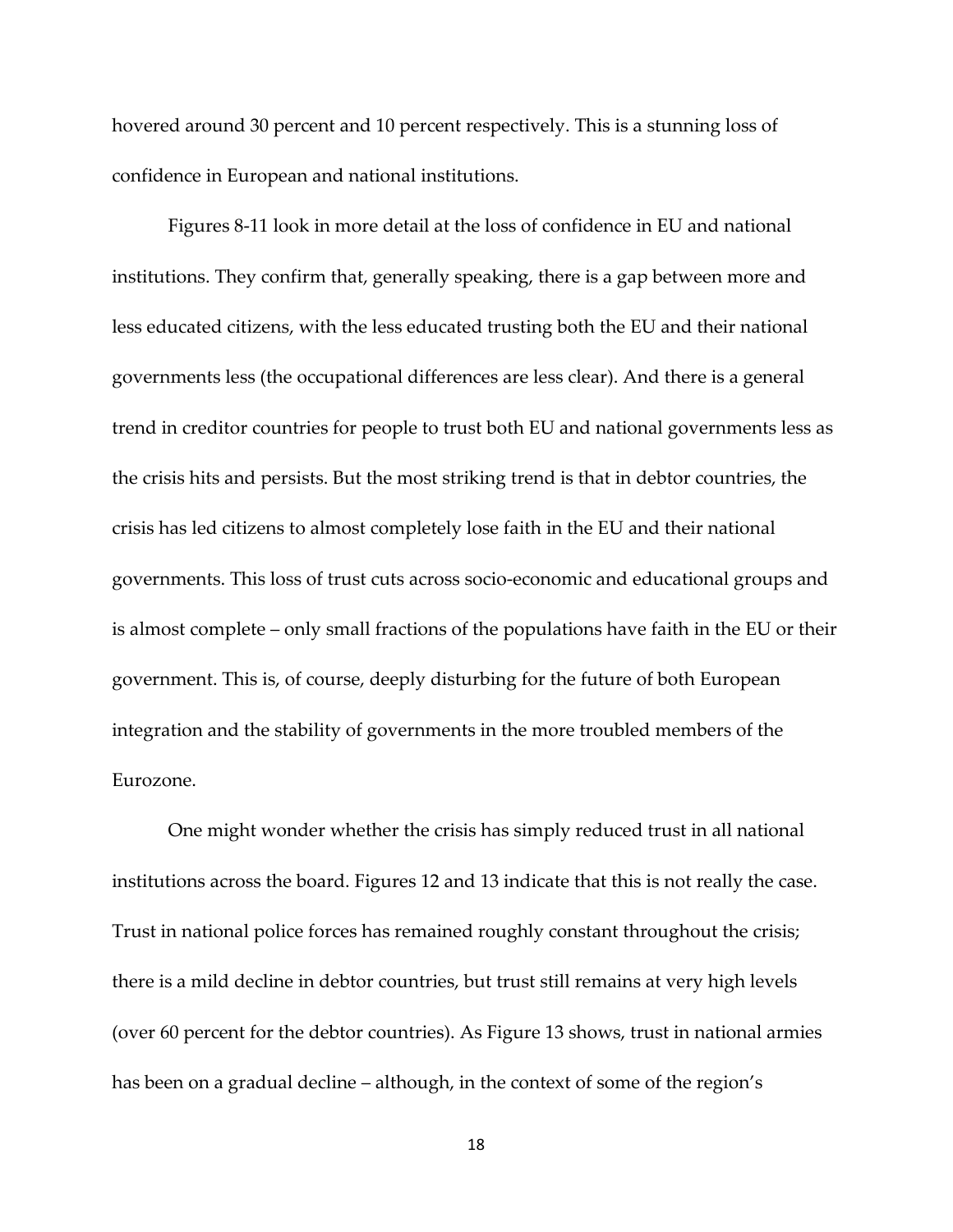geopolitical problems, such as Libya and Ukraine, this may not be related to the financial crisis. Nonetheless, the decline has been small and, again, levels of trust remain very high, well about 60 percent even in the debtor countries. This indicates that the collapse in trust in EU and national institutions is not part of a broader collapse in trust in all official institutions.

It is also worth noting that this loss of confidence has not been associated with any substantial change in the ideological self-identifications of respondents. In other words, the divisions of electorates among Right, Left, and Center have not changed appreciably – that is, in terms of how the voters identify themselves. However, in some countries, as we know, there *have* been changes in voting behavior, largely reflected in substantial increases in voting for more extreme parties of the Right or Left in troubled debtor nations, and some others as well. The fact that self-reported ideologies have not changed while voting for more extreme parties has implies that more and more Europeans, especially in the more crisis-ridden nations, are expressing serious protests with their electoral behavior. And this in turn can bode ill for the future of existing political parties and institutions.

These figures show simple relationships, without attempting to account for other considerations. In the next section, I subject the data to more systematic analysis, which provides more insight into the nature and sources of these attitudes. However, the more detailed analysis does not substantially alter the message that comes through quite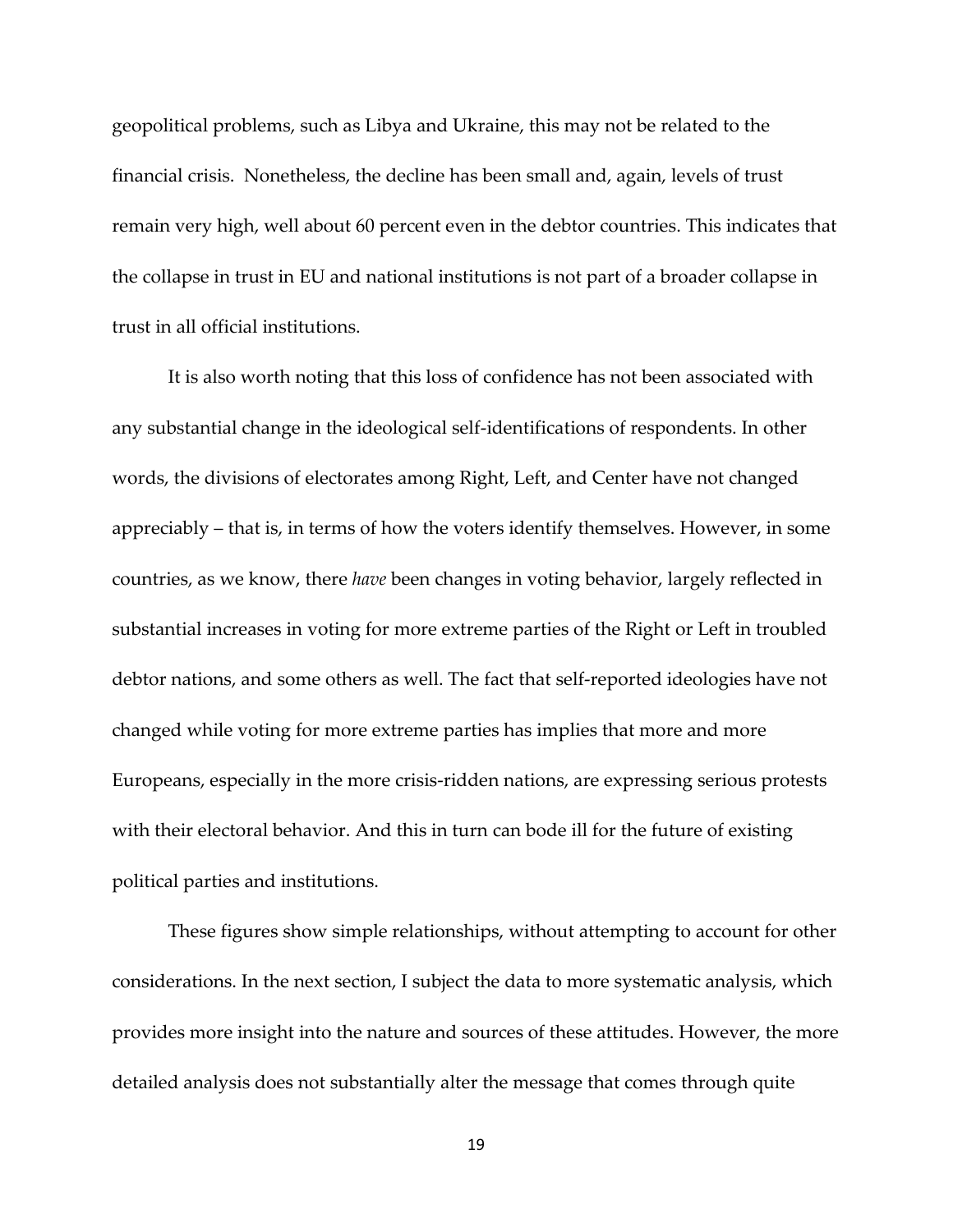clearly from the simpler figures. While there is substantial popular support for both European integration and EMU, populations are divided, with better educated and more skilled citizens much more positive than others. And the general support for the EU and EMU has been deeply compromised by the performance of both EU and national political institutions since the crisis began in 2007. This is especially the case among the more troubled debtor nations, where there has been an almost complete evaporation of previously high levels of trust in EU and national politicians, across the board and among all groups. I now turn to a more detailed analysis of the survey data.

#### **3. Views on European integration: a statistical analysis**

The Eurobarometer surveys are extensive face-to-face interviews asking hundreds of questions in a respondent's native language. They cover a number of features of respondents, which allows for a fairly detailed analysis of the correlates of the views expressed by respondents. I have compiled data from 21 Eurobarometer waves, each of which surveyed approximately 26,700 people living in the EU-27 (500- 1600 per country) during the autumn and spring of each year from November 2004 through November 2014. Using this data, I run logistic regression models to predict the likelihood of a pro-EU response based on the presence of a range of co-variates, from individual socio-economic characteristics to country. I address concerns about unobserved intra-country correlations between respondents by using robust standard errors, clustered by country. In this section I look in more detail at the relationships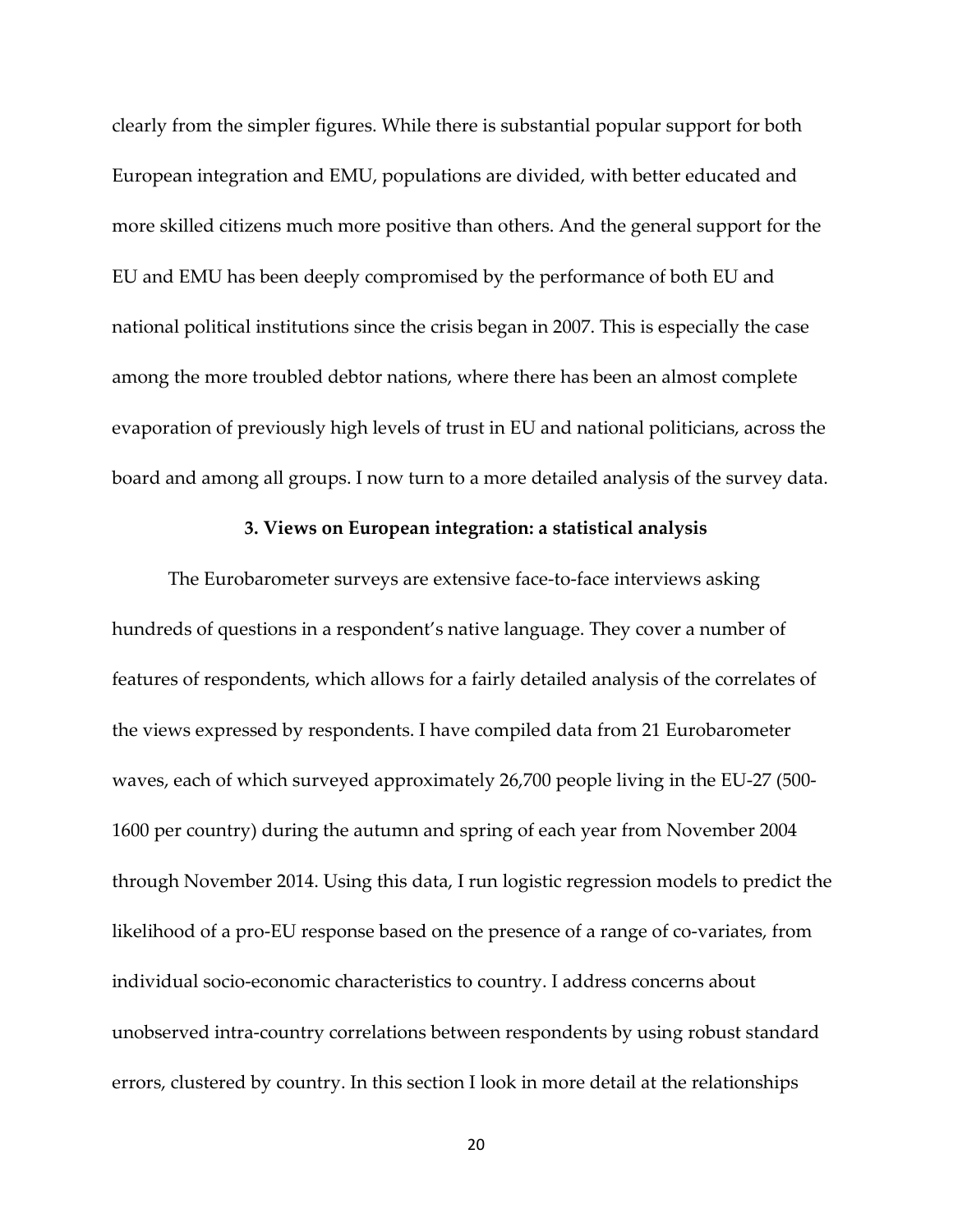among socio-economic and other factors and attitudes toward European integration, and toward EU and national institutions.

Table 1 looks at responses to the two questions about overall attitudes to European integration, for which we have approximately 265,000 responses from autumn 2004 through spring 2011. Column one shows results regarding responses to whether membership in the EU is a good or bad thing for the country, while column 2 uses data from responses to the question about whether on balance membership has benefited the country in question. The very large number of responses, over a relatively long period – although, unfortunately, not reaching very far past onset of the sovereign debt crisis – allows us to look in some detail at the data.<sup>[9](#page-20-0)</sup>

<span id="page-20-0"></span>Table 1 shows differences both across countries and among groups, with one column for each of the two questions; results are very similar between them. Country l <sup>9</sup> We analyze 265,562responses from 2004-2011 to the question "Taking everything into account, would you say that (OUR COUNTRY) has on balance benefited or not from being a member of the European Union?" with the dependent variable being the proportion who said their country had "benefited." We analyze 263,841responses from 2004-2001 to the question "Generally speaking, do you think that (OUR COUNTRY)'s membership of the European Union is...?" with the dependent variable being the proportion of people who responded "a good thing" given the choices of "a good thing, a bad thing, neither, or don't know."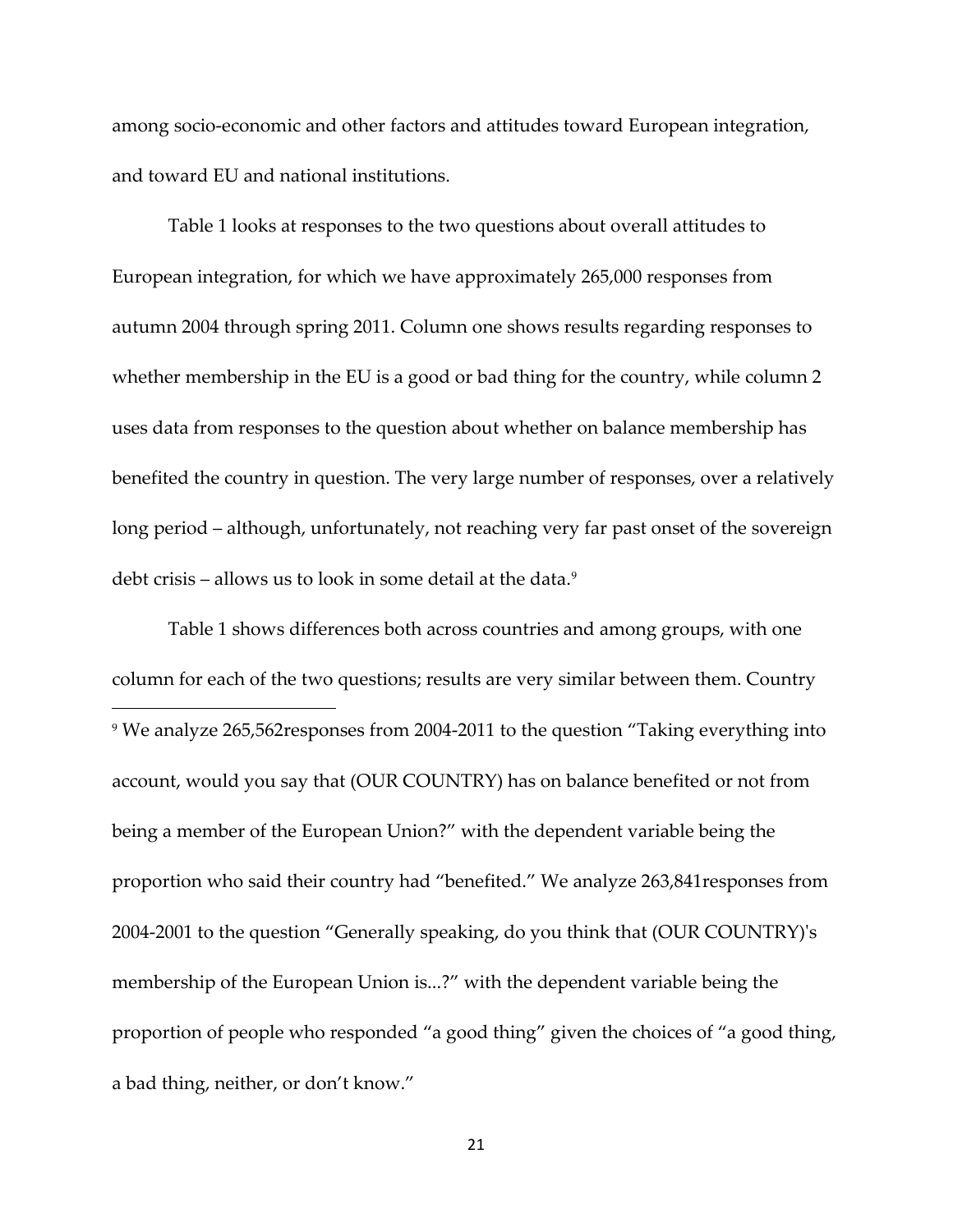fixed effects are included, and the countries are labeled. Because the responses are binary, as are the explanatory variables, I present results expressed in odds ratios, that is, the odds of the response given a particular condition (such as being highly educated or unskilled), compared to the odds of the response in the absence of that condition.[10](#page-21-0) So in the first column of Table 1, being a professional increases the odds an individual thinks EU membership is a good thing by 40 percent; being an unskilled worker reduces the odds by 23 percent. Odds ratios above 1 indicate positive responses (i.e. trust in government, support for EMU); those below 1 indicate negative responses.

The country dummies provide some interesting information. Generally, EU membership is popular; but some countries are much less favorable than others – notably Austria, Finland, Sweden and the UK. These inter-country differences are more interesting in results, presented below, that look at trends once the crisis hits.

Because these questions were only asked until 2011, they do not allow much evaluation of the impact of the crisis. Nonetheless, the impact of socio-economic factors is striking: less educated and less skilled workers, as well as the unemployed, are much less favorable to the EU, while more educated and professional workers are much more

 $\overline{\phantom{a}}$ 

<span id="page-21-0"></span><sup>&</sup>lt;sup>10</sup> Several of the variables had three or four categories, and we converted them to binary for comparability. Note also that age and ideology are continuous rather than binary.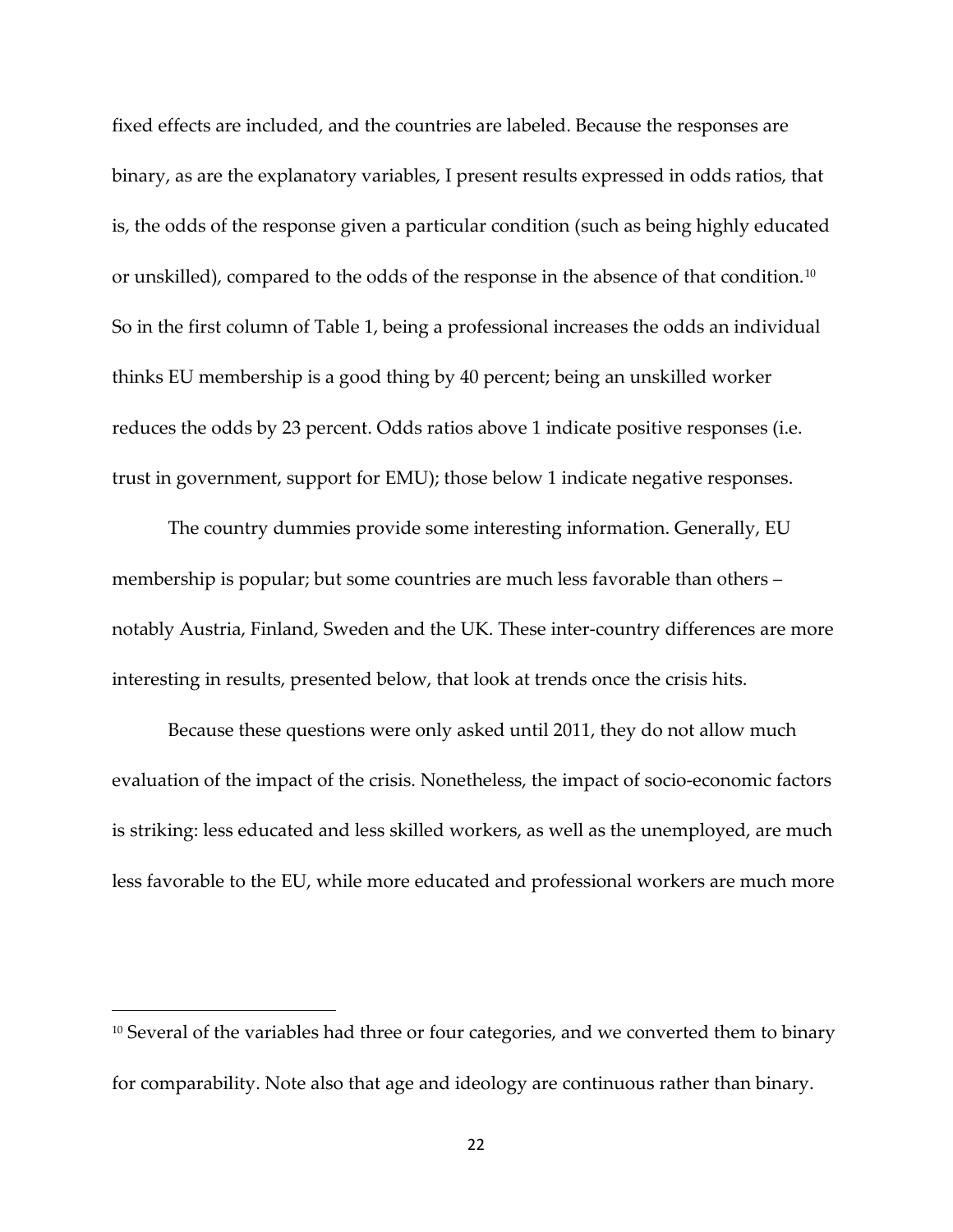favorable.[11](#page-22-0) Older people and women are also more skeptical of the benefits of EU membership. These results begin – like the figures presented above – to give us a sense of the substantial impact of socio-economic factors on attitudes toward the European Union.

l

<span id="page-22-0"></span><sup>11</sup> "Low education" refers to individuals who have some school but stopped attending school before the age of 18, and constitute 35% of the sample overall. "Medium education" refers to individuals who have exactly 18 years of school, constituting 18% of the sample. "High education" refers to individuals who stopped school between the ages of 19 and 23, and constitute 25% of the sample; "Advanced education" refers to individuals who stopped school between the ages of 24 and 33, and constitute 11% of the sample. In the occupational categories, the unskilled and unemployed are 11% of the sample, while professionals are 12%. Professionals include categories defined as "Employed professional, General management, director or top management, Middle management, other management, and Professional." Many of the intermediate occupational categories are quite ambiguous (such as "Employed position, not at a desk but travelling (salesmen,driver, etc.)," and "Employed position, not at a desk, but in a service job (hospital, restaurant, police, fireman, etc.)"). The three I use are, I think, unambiguous as to skill and employment level.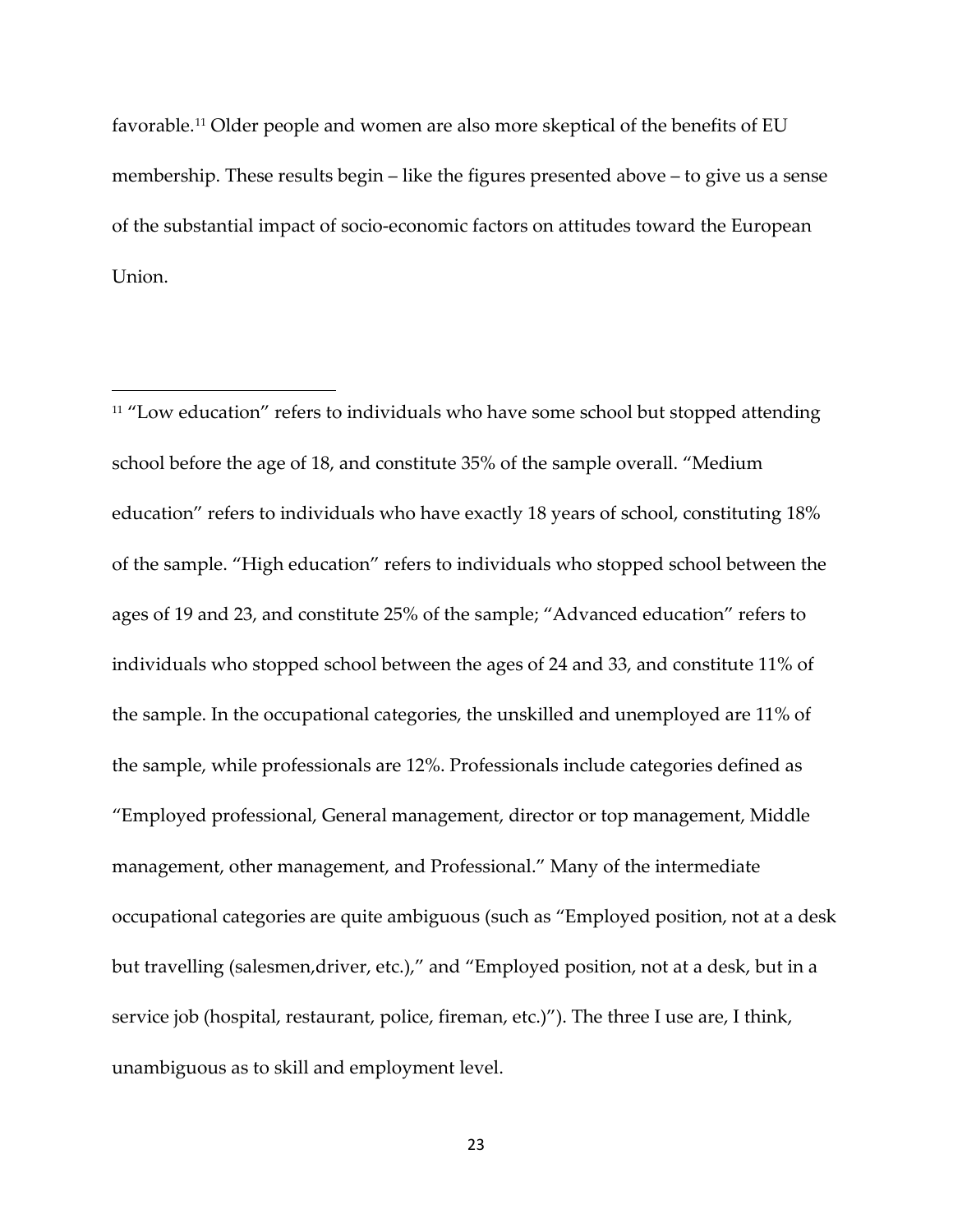We have responses to the question about support for EMU and the euro through 2014. Table 2 presents results of an evaluation of these responses. The first column shows the basic results. Not surprisingly, people in the Eurozone are much more favorable; people in debtor countries are less positive than those in creditor nations. On educational and occupational dimensions, once again, the less skilled and less educated are much more negative about the euro than are the more educated and professional. And, once more – for reasons we do not explore – older people and women are substantially more negative about EMU.

The questions about EMU, as well about trust in the EU and national governments, allow us to look in much greater detail at the impact of the crisis on attitudes, both among countries and among groups within and across countries. The message that comes through is quite clear: the crisis has seriously eroded confidence in the management of the euro, of the European Union more generally, and of national governments. This erosion is especially notable among the debtor nations, and among the less educated and skilled groups in society.

<span id="page-23-0"></span>The second column of Table 2 demonstrates the dramatic reduction in support for EMU after the sovereign debt crisis hit in 2010 (with an odds ratio of 0.62).[12](#page-23-0) In the  $\overline{\phantom{a}}$  $12$  It might be thought that the course of the crisis would have an impact on attitudes, with its attenuation also attenuating negative views of EU or national government institutions. However, country year dummies from 2008 through 2014 show a continual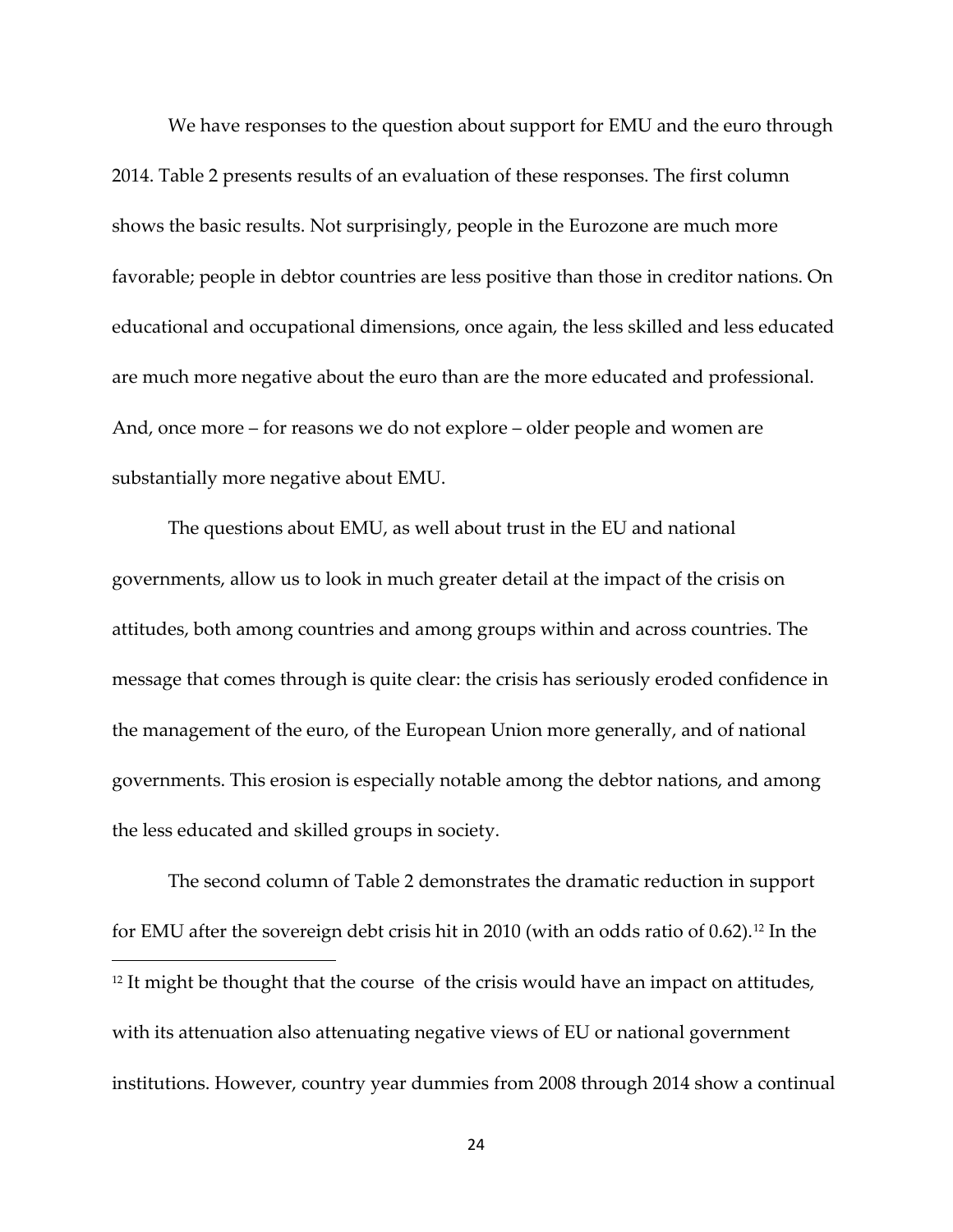third column of the table, interaction terms show that after the crisis, people in Ireland and Cyprus are much more negative about EMU, which is not that surprising. What is more surprising is that respondents in Spain, Portugal, and Greece are more positively inclined after the crisis than before. We return to this below. The fourth column shows a series of potential interactions, controlling for the overall average negative effect of the crisis on support for EMU (aftersovereigncrisis, 0.528). The most interesting allows us to compare the views of unemployed people in Greece, Spain and Germany after the crisis: the Greek and Spanish unemployed are unambiguously negative about EMU, while in Germany the unemployed remain positive. This is probably unsurprising, but it does highlight that the crisis has had very uneven effects both in purely economic terms, and in its impact on popular attitudes. Throughout, the basic division between more highly educated and skilled, on the one hand, and less educated and skilled and the unemployed, on the other, remains very strong. Restricting the analysis to just Eurozone countries only strengthens these results. Support for monetary union has been seriously eroded by the crisis, with most of the erosion taking place in the Eurozone debtor nations, and especially among the more disadvantaged citizens of those nations.

decline in confidence. The decline seems continual and unresponsive to the specifics of crisis events.

 $\overline{\phantom{a}}$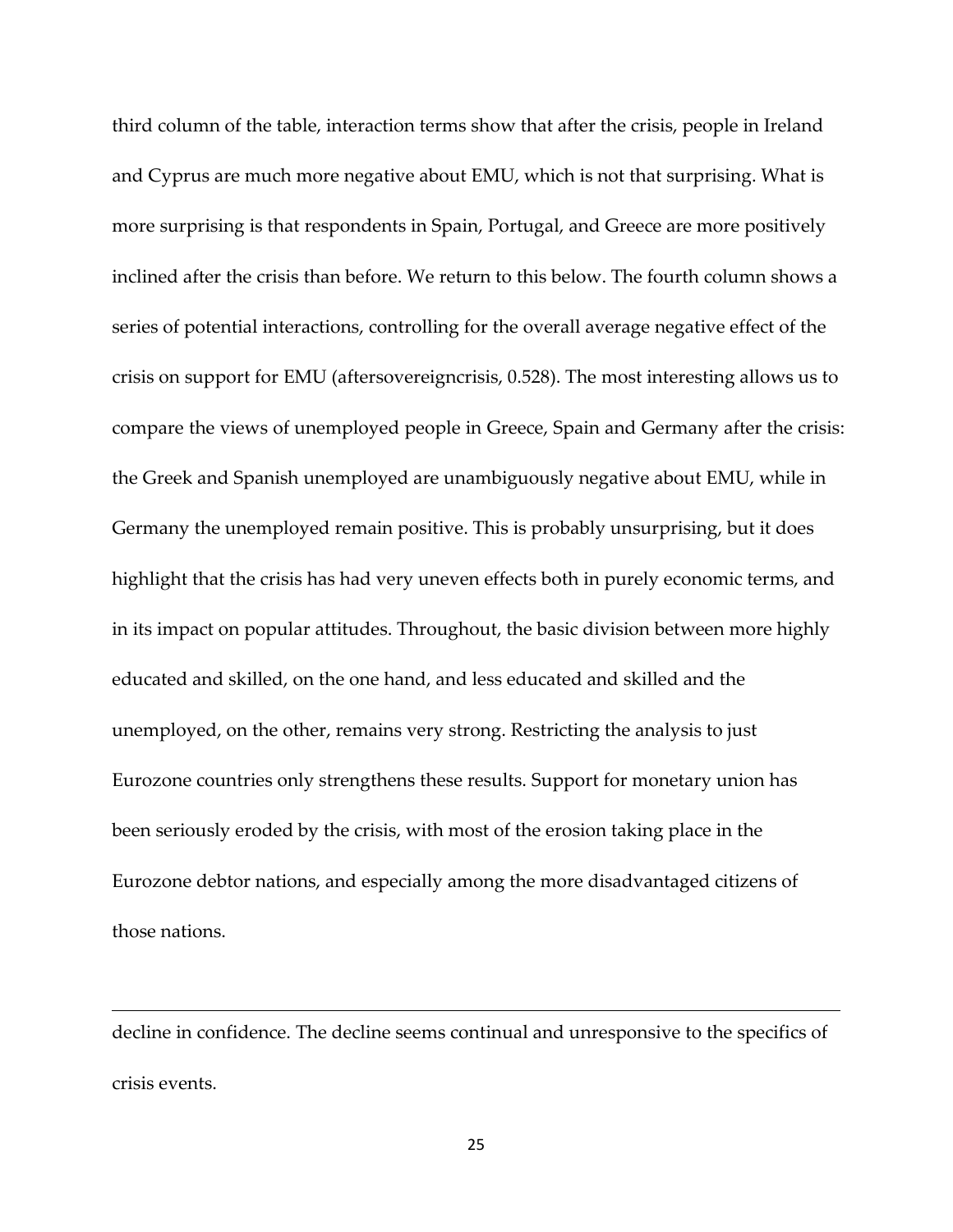The crisis has had more general, and even more disturbing, effects on attitudes toward European integration and, in particular, to both European and national political institutions. This comes through clearly in responses to questions about trust in the European Union or national governments, and questions about satisfaction with democracy at the EU or national level. Because the results are so similar, I report only the "trust" results.

Table 3 analyzes responses to the question of whether respondents trust the European Union, and their national governments. The impact of socio-economic factors remains substantial and strong: more disadvantaged groups have much less trust in both European and national political institutions than do others. The crisis has dramatically eroded trust in both the EU and national governments, especially in the most crisis-hit, debtor nations. It is interesting to note that respondents in Greece, Spain, and Cyprus appear to blame their national governments more directly than they blame the EU: the post-crisis collapse in confidence in these three national governments is much greater than the analogous loss in trust in the European Union.

This more nuanced analysis of survey responses serves largely to confirm the impressions that emerge from even a cursory look at the descriptive statistics presented above. There are substantial differences among socio-economic groups in the evaluation of the value of European integration and monetary union, and in the degree of trust in the institutions of the European Union and of national governments. The crisis has not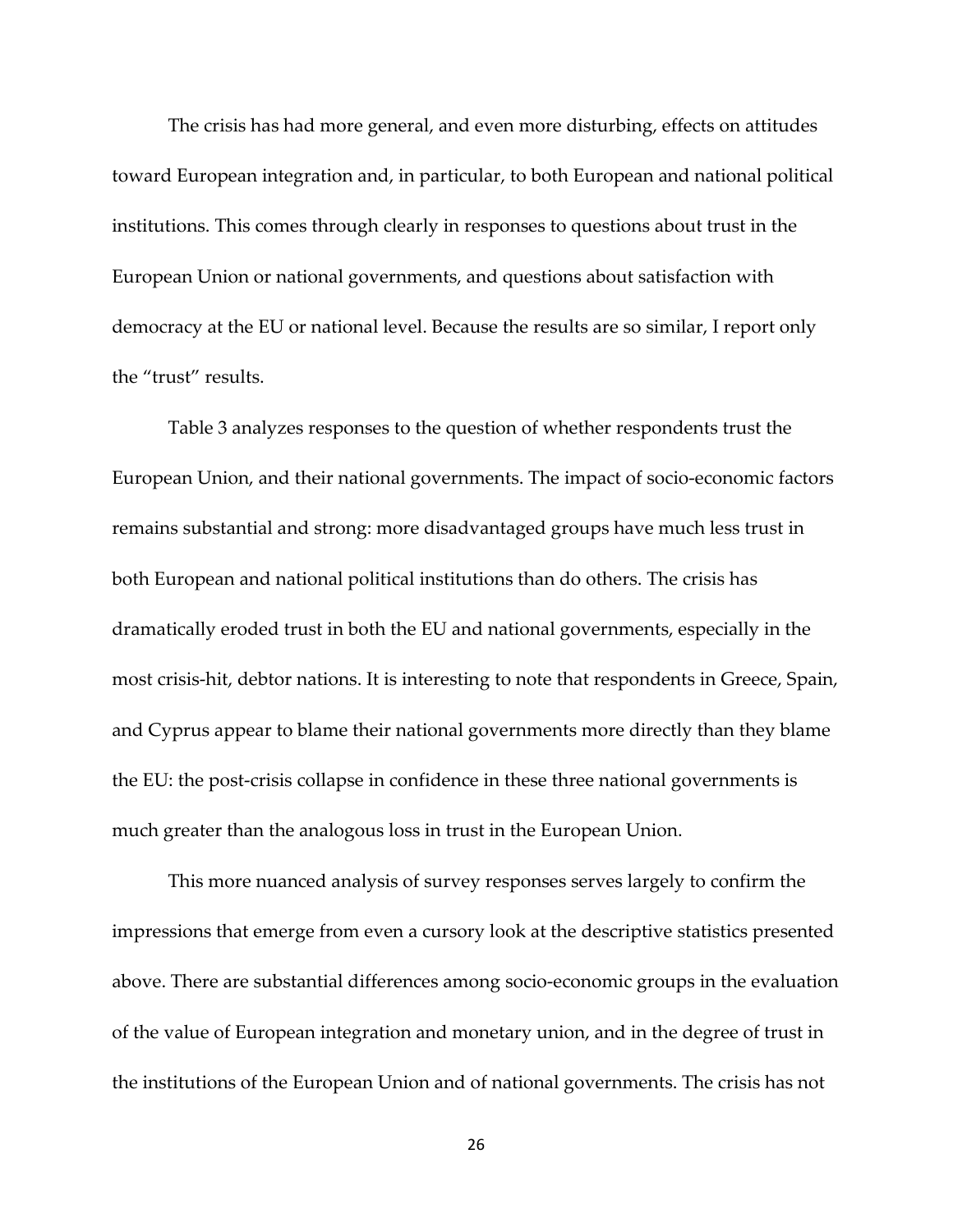appreciably reduced general support for European integration or EMU, but it has had a crushing impact on confidence in European and national political institutions. This impact has been close to universal in the most heavily affected debtor nations. While people in the less affected creditor nations in the Eurozone are somewhat disenchanted with both their own governments and the European Union, in the debtor nations the fall in confidence is extraordinarily large, and quite general. In some crisis-ridden countries, the European Union takes much of the blame; in others, the national governments come in for more of the opprobrium. All in all, the implications for the future course of European integration, and of EMU, are hardly encouraging.

#### **4. Summarizing the results**

Clear messages come through from the analysis of these data. They are of direct relevance to the future of the European Union, and of the euro, and they suggest a range of issues – and potential problems – that the EU and the euro will have to face going forward. I summarize them below.

1. Support for European integration remains high throughout the EU, and support for EMU remains high throughout the Eurozone.

2. There are substantial differences in the extent of this support among socioeconomic groups. The differences across groups are large, and are quite similar among all member countries. Less skilled, less educated, and older citizens are more skeptical

27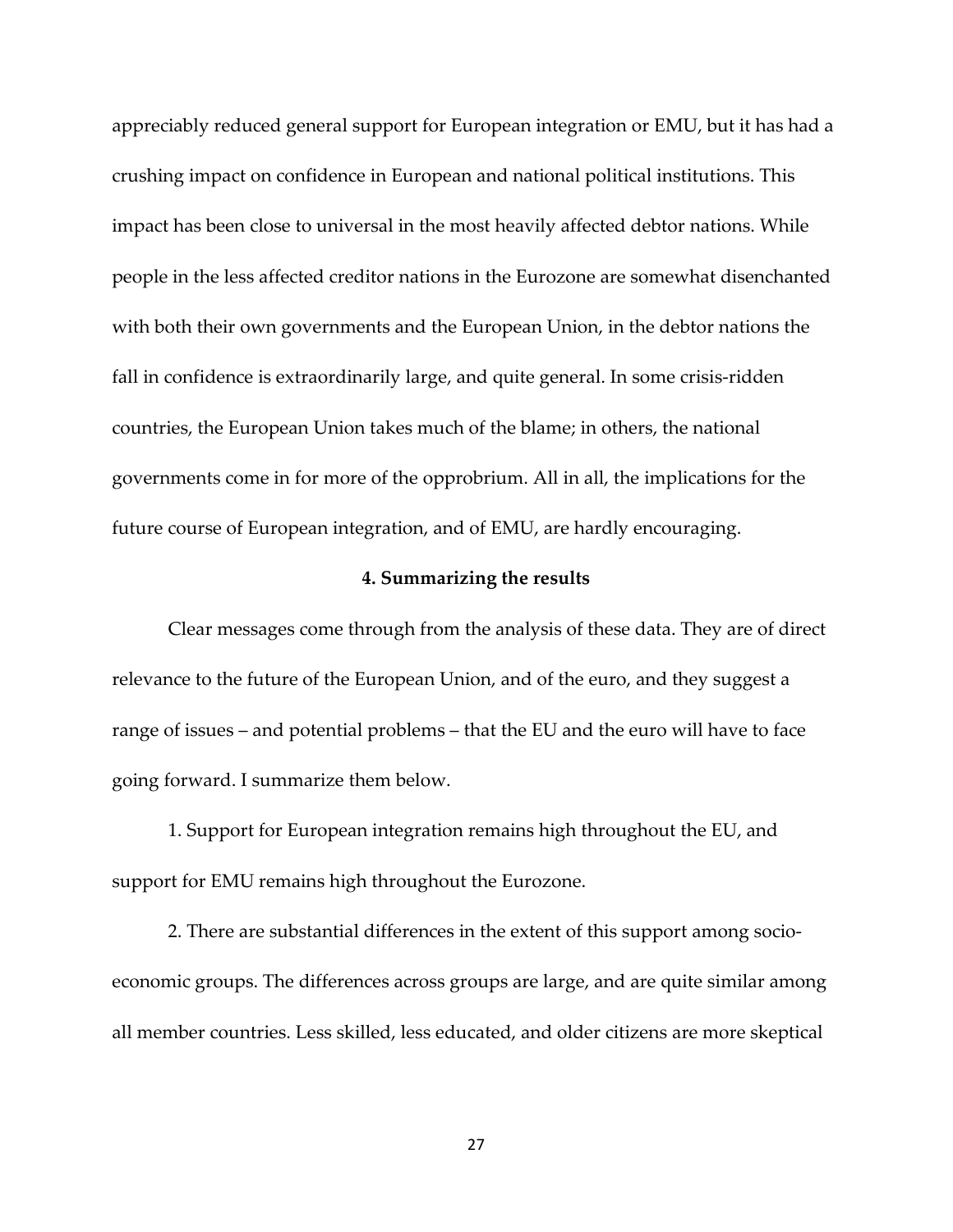about European integration and the euro (as are women); by contrast, the more educated and professional classes are more positive, as are students.

3. The differences among countries in general support for integration and the euro are not as substantial as is sometimes assumed. To be sure, non-members of the Eurozone remain unenthusiastic about EMU. But within the Eurozone, support for the euro is quite strong among all member states. And positive views of European integration more generally are quite widely shared around the Union, with the exception of in the United Kingdom.

4. However, the crisis has had a massive, and massively negative, impact upon attitudes toward the institutions of the European Union and of the national governments within it. Perhaps surprisingly, the crisis has not had a major effect on overall support for integration and the euro, which remains high. However, the experience of the past eight years has deeply eroded trust in the institutions of the EU and the Eurozone. Europeans, in general, still want the EU to succeed and move forward; those in the Eurozone still want the euro. But they have lost almost all confidence in the ability of European leaders and national governments to manage the problems that have arisen in the past decade.

5. This loss of trust in European and national institutions is particularly concentrated, as might be expected, among those who have been hardest hit by the crisis. The loss of confidence has been almost complete in the most deeply affected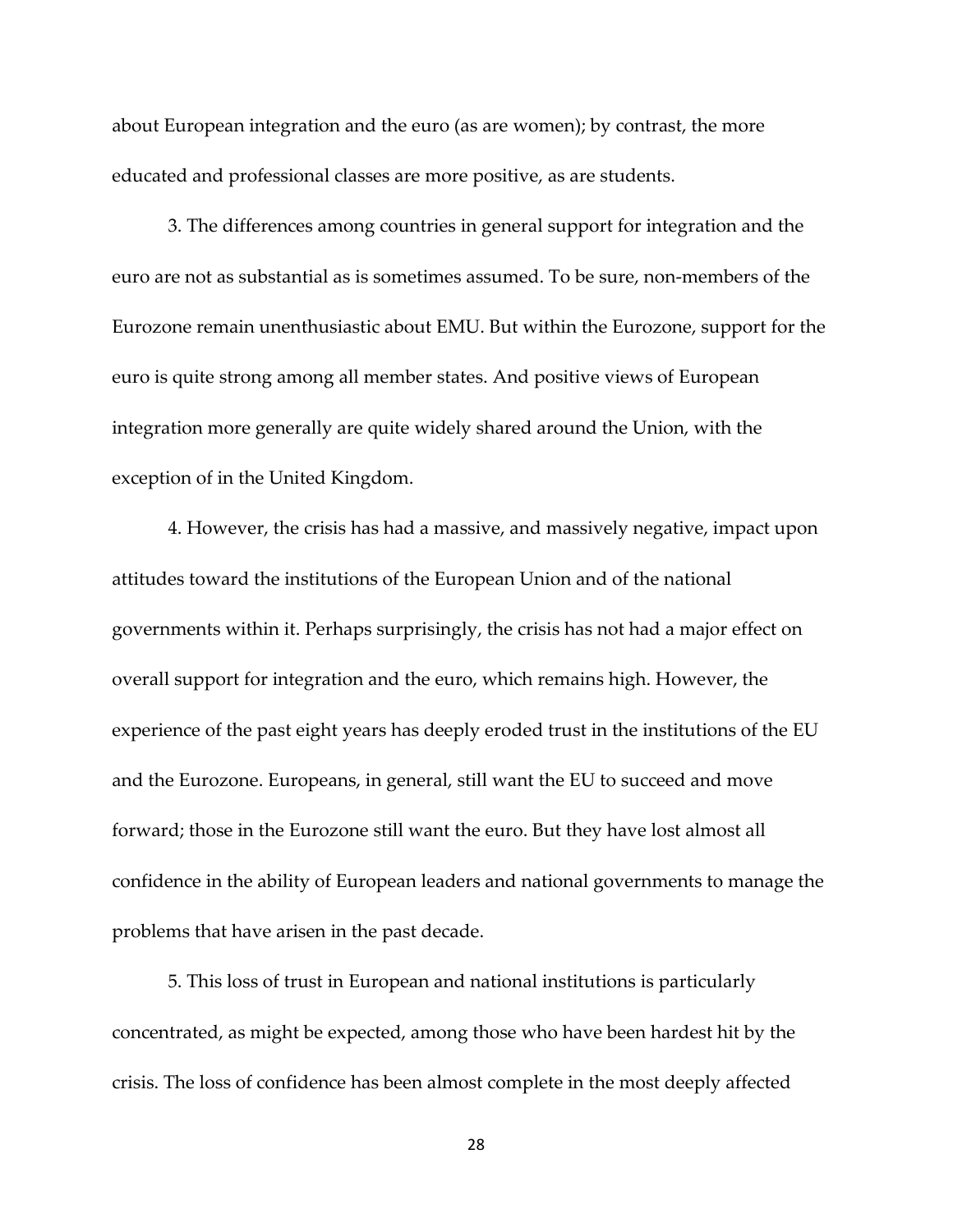countries, the Eurozone debtors. Across the European Union, in general less skilled and less educated citizens, and those more likely to be unemployed, have come to hold strongly negative views about their own governments, and about the institutions of the European Union. While our data do not allow inferences about a direct relationship between this and the increasing polarization of political positions in many European countries, it is almost certainly the case that the two phenomena are related.

What are the implications of these trends for the future of European integration, and monetary union, over the coming decade? Policymakers at both the national and European level can count upon quite a deep well of support for European integration and for the euro: Europeans appear quite firmly committed to both the broad integration process and the EMU. However, they have little confidence in the ability of existing political leaders to manage both the national and European economies in ways that respond to the concerns of European citizens. This dissatisfaction is particularly concentrated in the more crisis-ridden countries, especially the debtor nations of the Eurozone. Dissatisfaction is also concentrated in those social groups that have suffered most from the crisis: the less educated and less skilled, and the unemployed.

European integration, and EMU, cannot move forward without political support from the public. At this point, such support still exists in general, but there has been such an erosion of trust in policymakers that it is hard to believe that political backing for current policies will be forthcoming for much longer unless conditions improve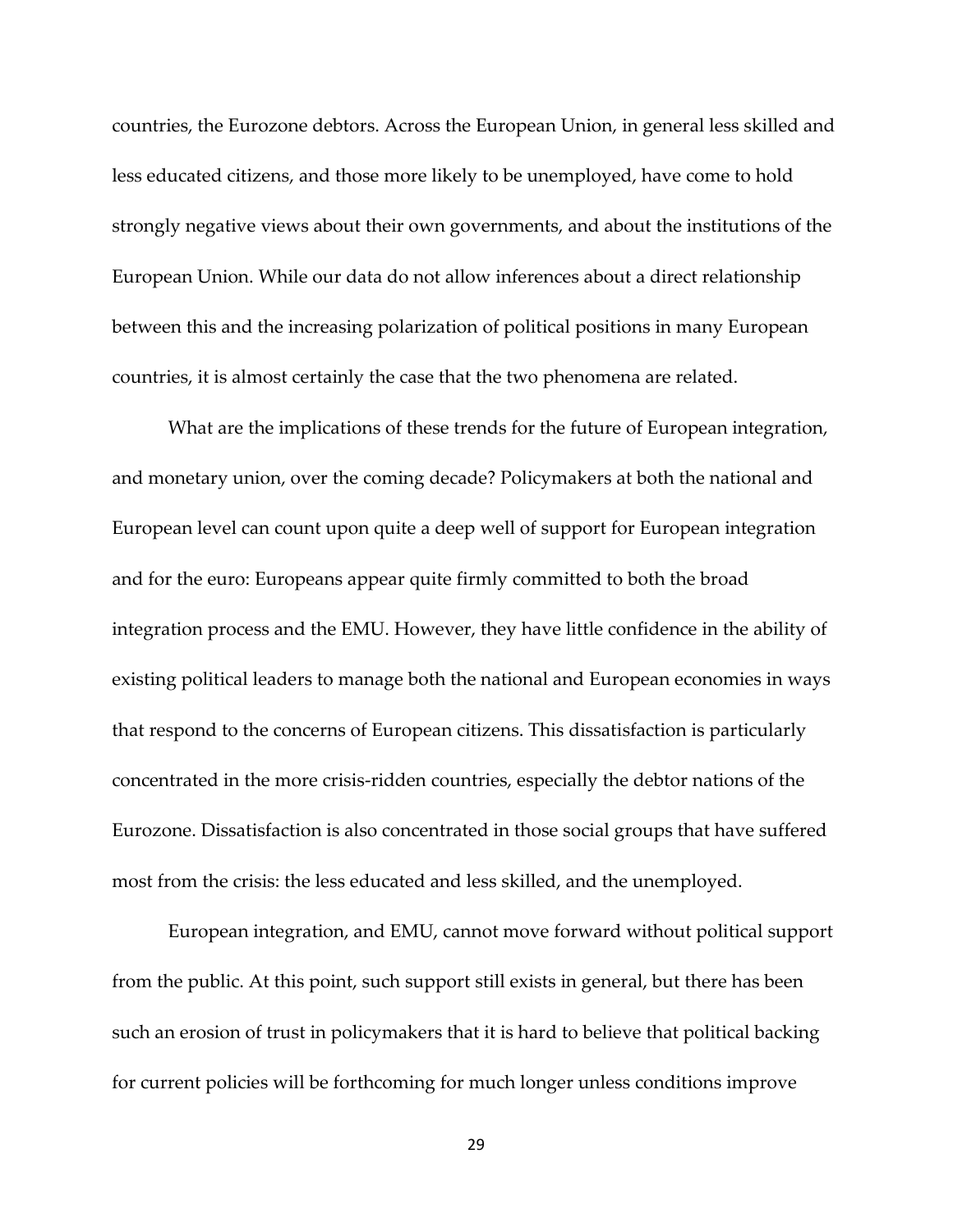markedly. And, given the striking differences among socio-economic groups – and especially the great and growing skepticism of the less advantaged among Europeans – it would seem that further progress will also depend upon finding ways to include more Europeans in the gains from integration, and to shelter them from its costs.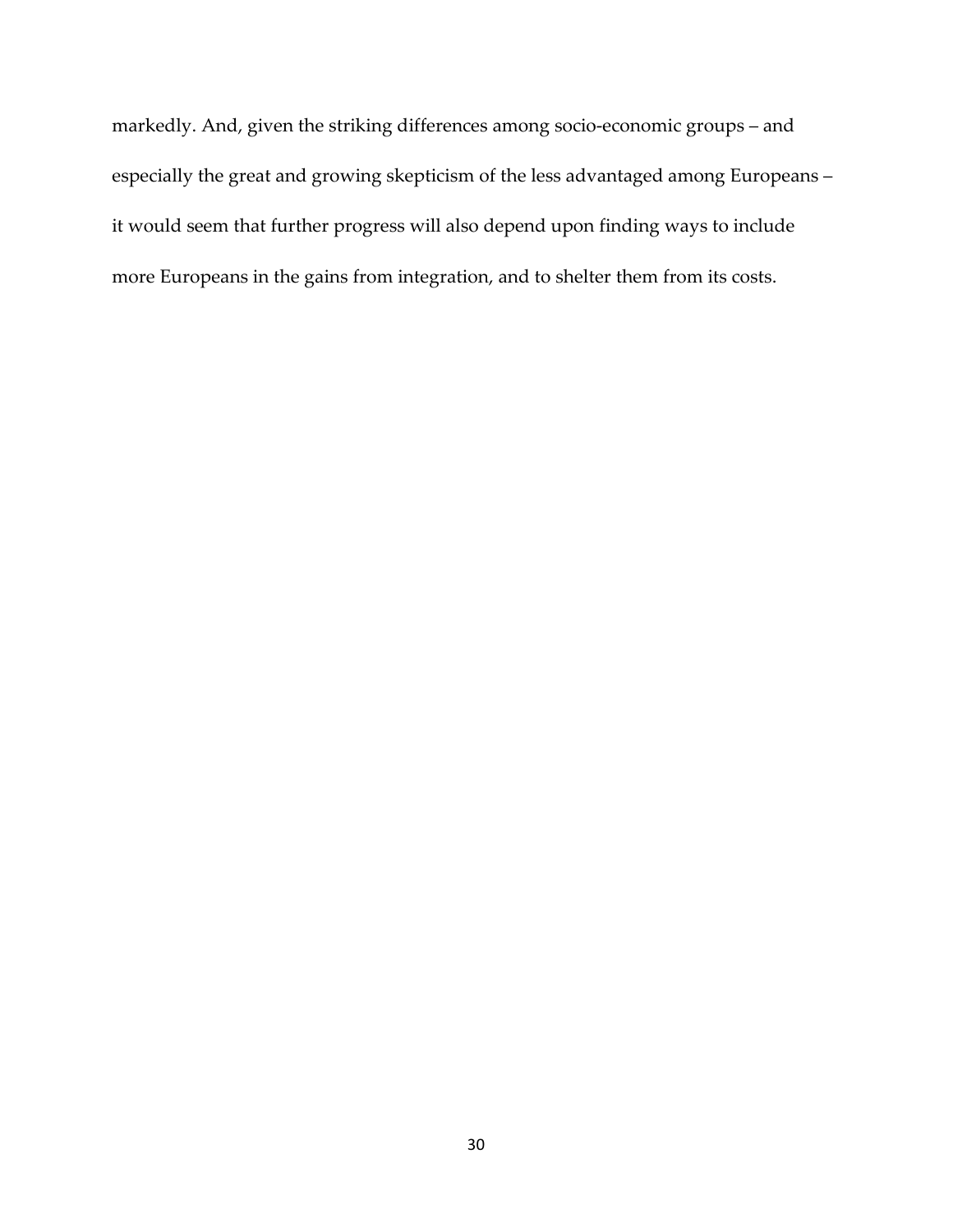## References

Alesina, Alberto, Ignazio Angeloni and Ludger Schuknecht. 2005. What does the European Union do? *Public Choice* 123: 275–319

Anderson, Christopher J. and M. Shawn Reichert. 1995. "Economic Benefits and Support for Membership in the E.U.: A Cross-National Analysis," *Journal of Public Policy*  15(3): Sept.-Dec.), pp. 231-249.

Banducci, S. A., Karp, E. A., & Loedel, P. H. (2003). The euro, economic interests and multi-level governance: Examining support for the common currency. *European Journal of Political Research, 42*(5), 685-703. doi: 10.1111/1475-6765.00100

Banducci, S. A., Karp, J. A., & Loedel, P. H. (2009). Economic interests and public support for the euro. *Journal of European Public Policy, 16*(4), 564-581. doi: 10.1080/13501760902872643

Büthe, Tim and Walter Mattli. 2011. *The New Global Rulers: The Privatization of Regulation in the World Economy*. Princeton, NJ: Princeton University Press.

Duckenfield, Mark. 2006. *Business and the Euro: Business Groups and the Politics of EMU in Germany and the United Kingdom*. London: Palgrave.

Eglene, Ophelia. 2011. *Banking on Sterling: Britain's Independence from the Euro Zone.* Lanham, Md: Lexington Books.

Fernández-Albertos, J., Kuo, A., & Balcells, L. 2013. Economic Crisis, Globalization, and Partisan Bias: Evidence from Spain. *International Studies Quarterly, 57*(4), 804-816. doi: 10.1111/isqu.12081

Frieden, Jeffry. 2002. Real sources of European currency policy: Sectoral interests and European monetary integration. *International Organization* 56, No. 4 (Fall).

Frieden, Jeffry. 2015. *Currency Politics: The Political Economy of Exchange Rate Policy*. Princeton: Princeton University Press.

Gabel, Matthew. 1998. "Public Support for European Integration: An Empirical Test of Five Theories," *The Journal of Politics* 60: 2 (May): 333-354.

Gabel, Matthew and Harvey D. Palmer. 1995. "Understanding variation in public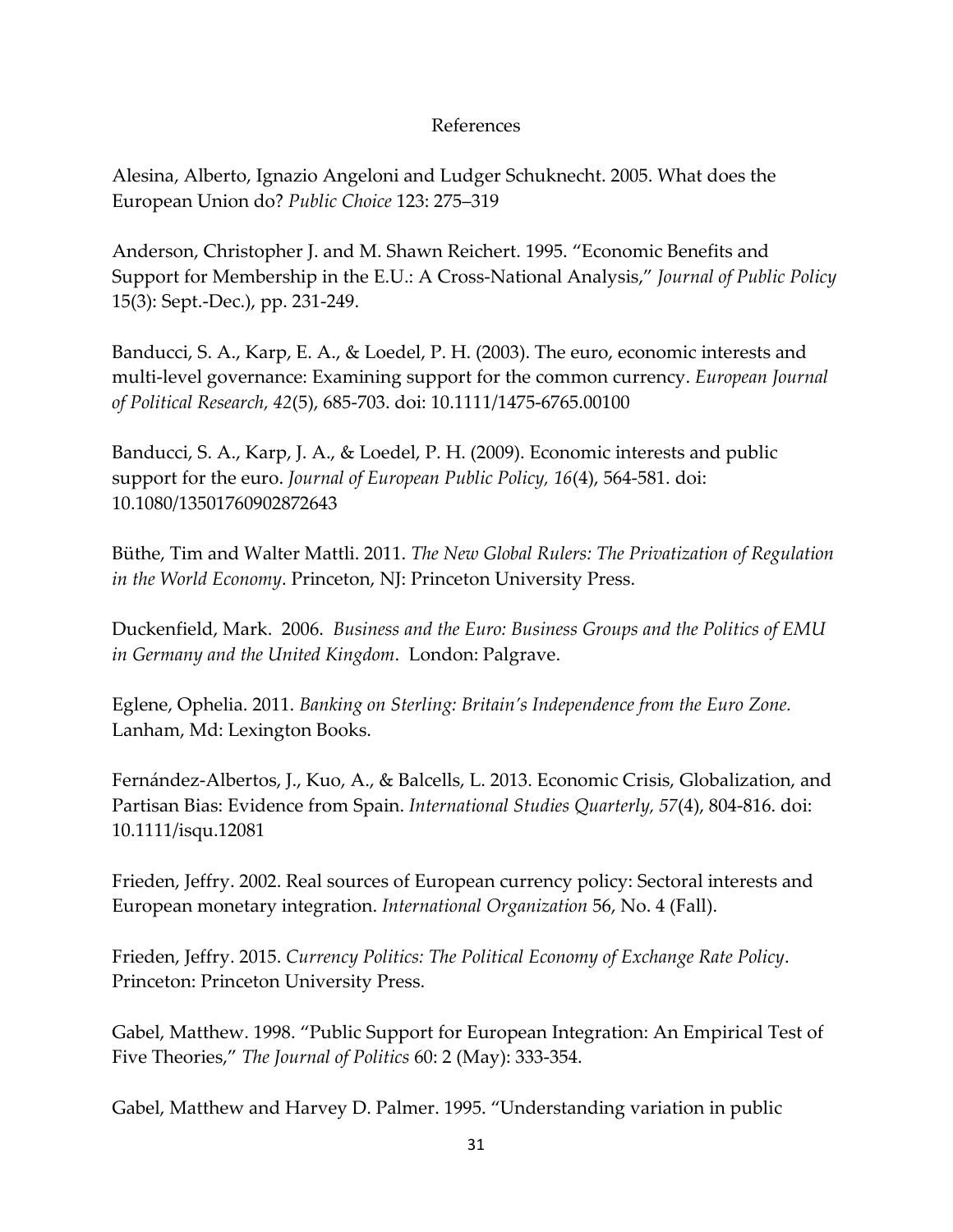support for European integration," *European Journal of Political Research* 27: 3-19.

Gabel, Matthew. 2001. Divided Opinion, Common Currency: The Political Economy of Public Support for EMU. In Barry Eichengreen and Jeffry Frieden, editors. *The Political Economy of European Monetary Unification* Second edition. Boulder: Westview Press.

Garry, John and James Tilley. 2015. Inequality, state ownership and the European Union: How economic context and economic ideology shape support for the European Union. *European Union Politics* 16 (March): 139-154

Guiso, Luigi, Paola Sapienza, and Luigi Zingales. 2014. Monnet's Error? Paper for Fall 2014 BPEA.

Hefeker, Carsten. 1997. *Interest Groups and Monetary Integration: The Political Economy of Exchange Regime Choice*. Boulder, Colorado: Westview Press.

Jupille, Joseph, and David Leblang. 2007. Voting for Change: Calculation, Community and Euro Referendums. *International Organization* 61, 4 (Fall): 763‐782.

Kaltenthaler, K. C., & Anderson, C. J. (2001). Europeans and their money: Explaining public support for the common European currency. *European Journal of Political Research, 40*(2), 139-170. doi: 10.1111/1475-6765.00593

Lindvall, J. (2014). The electoral consequences of two great crises. *European Journal of Political Research*.

Magalhães, Pedro C. 2009. "The Scope of Government of the European Union: Explaining Citizens' Support for a More Powerful EU," In Sanders, David, Paolo Belluci, Gábor Tóka, and Mariano Torcal, eds. *The Europeanization of National Polities?: Citizenship and Support in a Post-Enlargement Union*. New York: Oxford University Press.

Magalhaes, Pedro C. (2012). Economy, Ideology, and the Elephant in the Room: A Research Note on the Elections of the Great Recession in Europe. *Available at SSRN*.

Margalit, Y. (2013). Explaining social policy preferences: Evidence from the Great Recession. *American Political Science Review, 107*(01), 80-103.

Moravcsik, Andrew. 1998. *The Choice for Europe: Social Purpose and State Power from Messina to Maastricht.* Ithaca: Cornell University Press.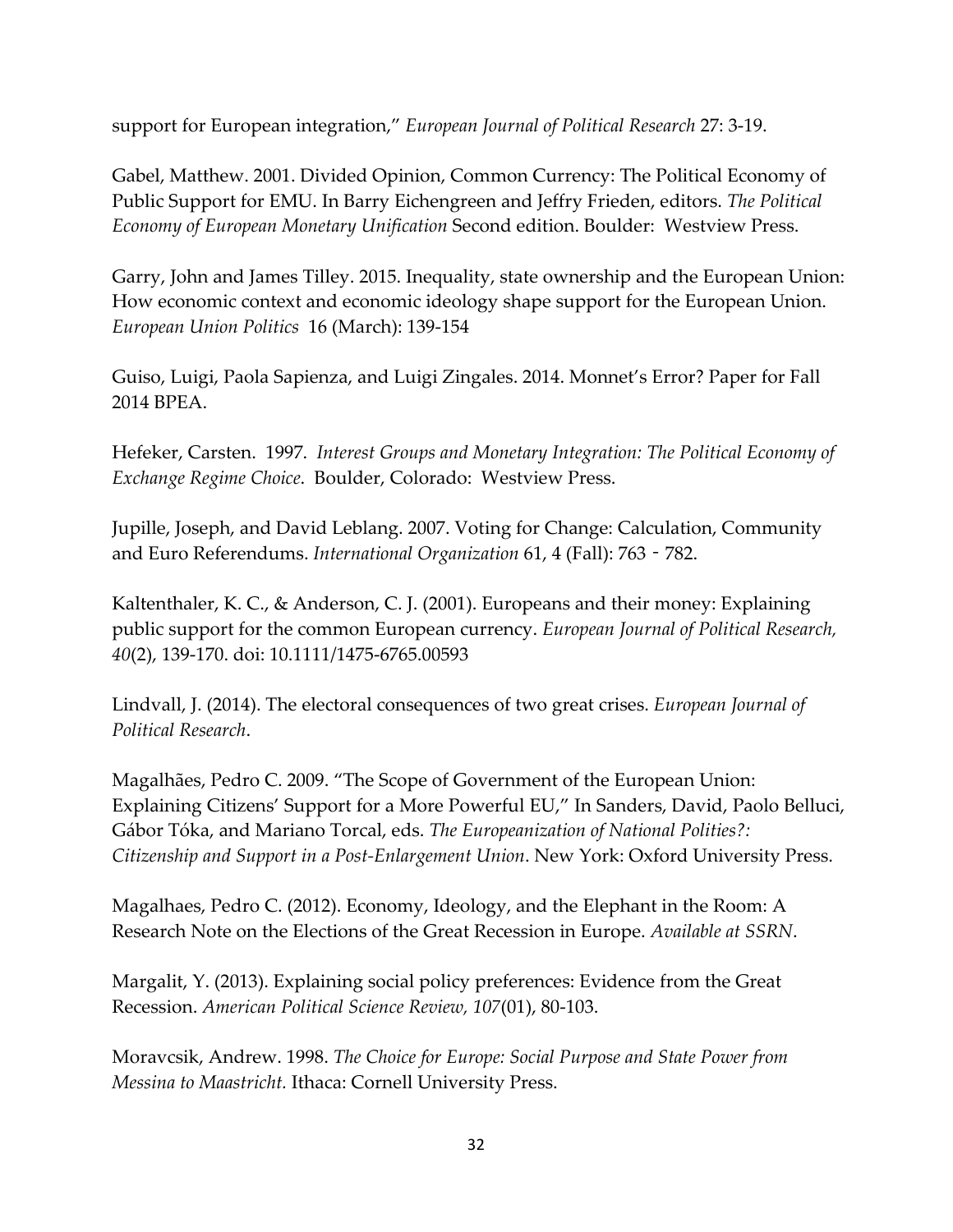Moses, Jonathan and Anders Jenssen. 1998. Nordic Accession: An Analysis of the EU Referendums. In Barry Eichengreen and Jeffry Frieden, Editors. *Forging an Integrated Europe.* Ann Arbor: University of Michigan Press.

Schwarzer, D., & Wolff, G. B. (2013, October 7). German business on the crisis, growing political rifts and UK exit fears. *Bruegel Online*.

Tucker, Joshua A., Alexander C. Pacek and Adam J. Berinsky. 2002. "Transitional Winners and Losers: Attitudes toward EU Membership in Post-Communist Countries," *American Journal of Political Science* 46(3): 557-571.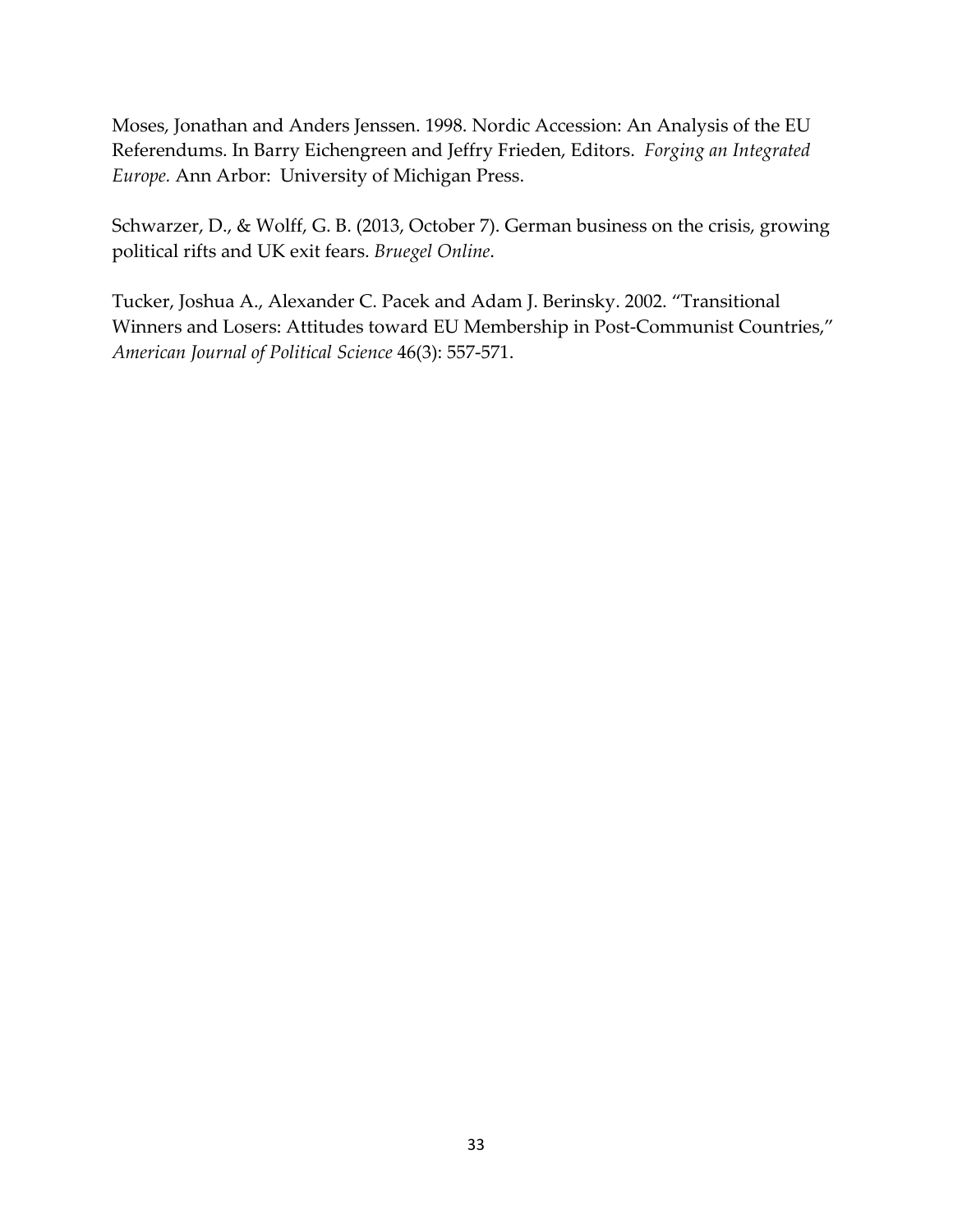

Figure 1: Support for EU Membership, by region



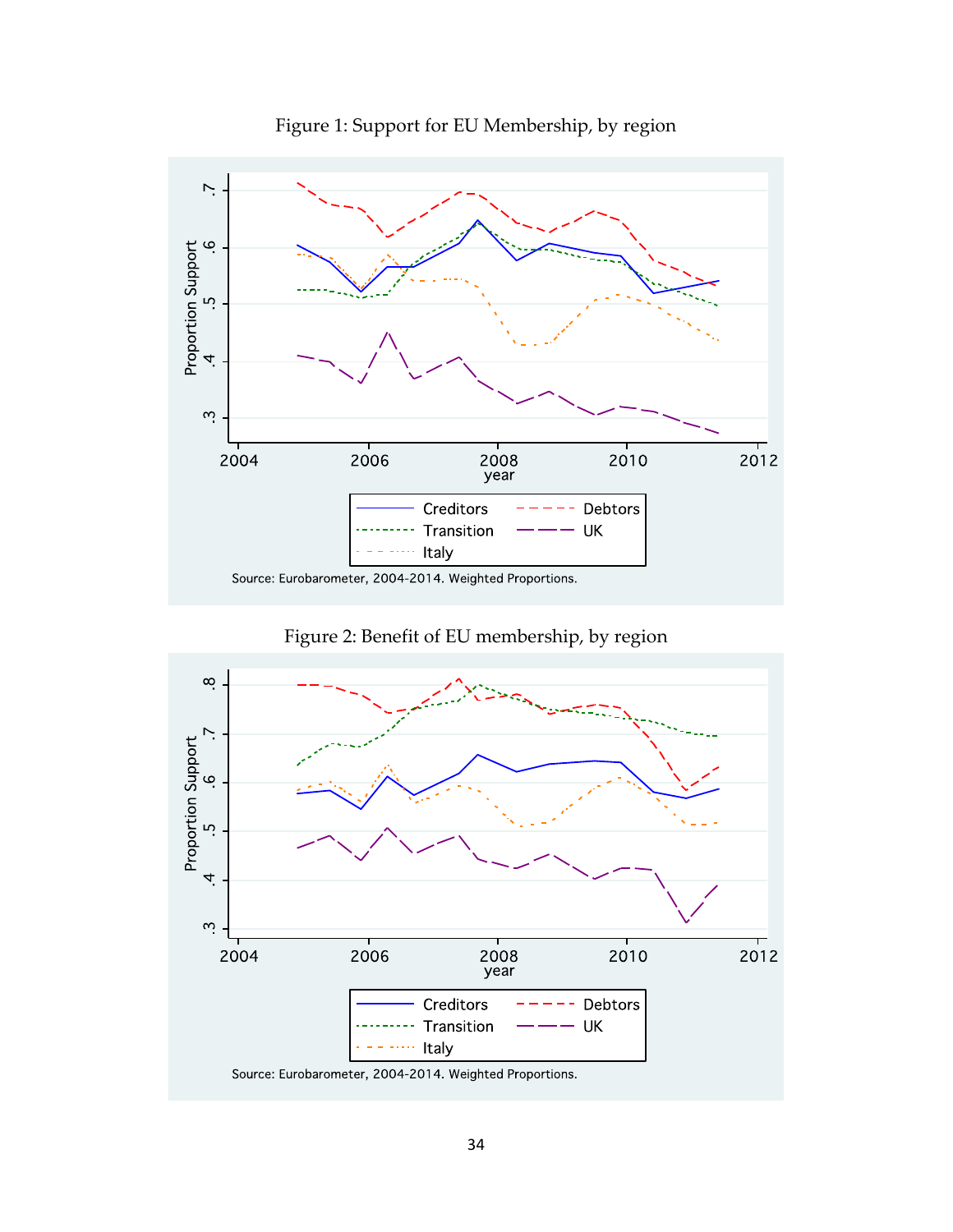Figure 3: Support for EMU



Figure 4: Support for EMU, by Eurozone debtor country

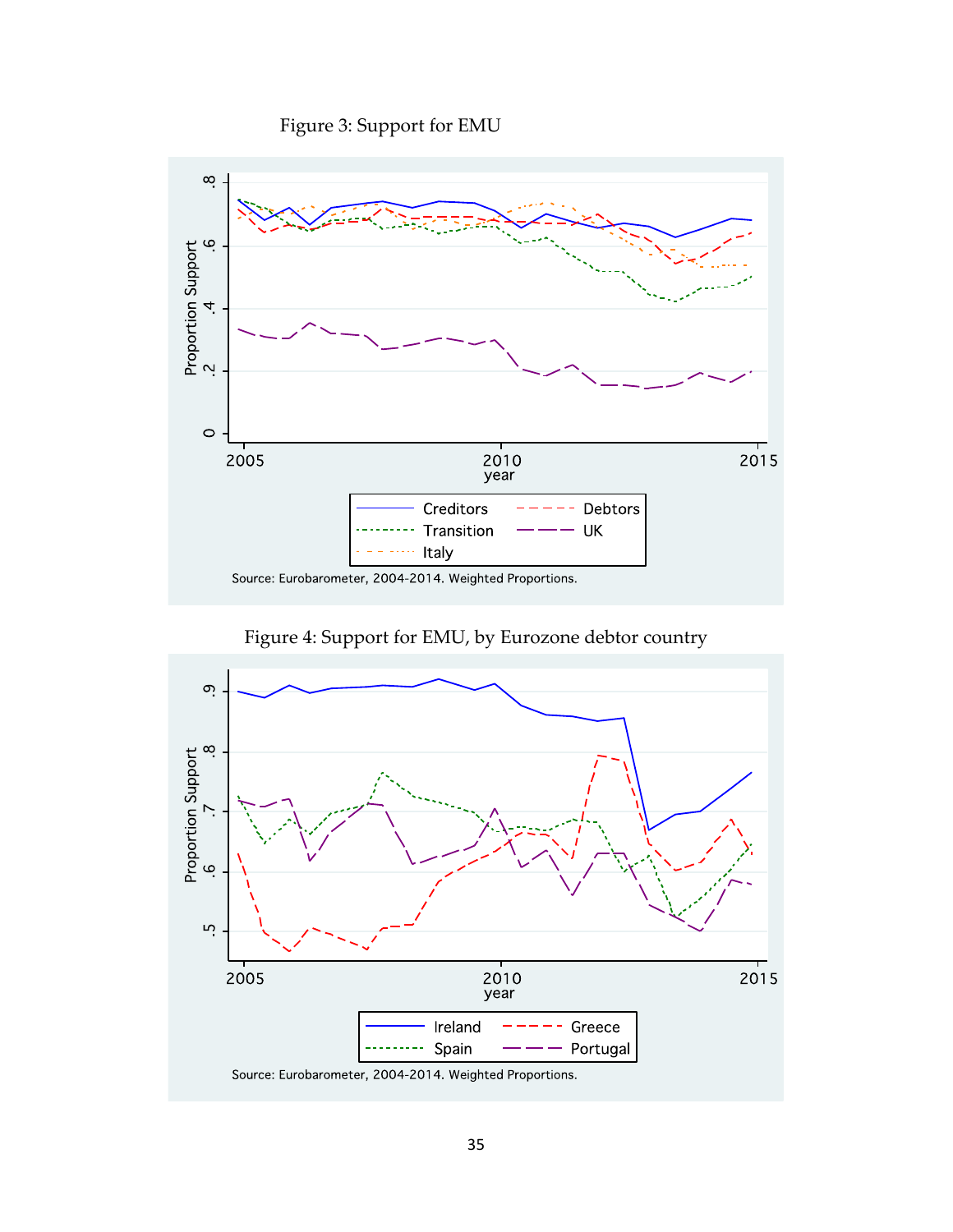

Figure 5: Support for EMU, groups of countries and educational categories

Figure 6: Support for EMU, groups of countries and occupational categories



Source: Eurobarometer, 2004-2014. Weighted Proportions.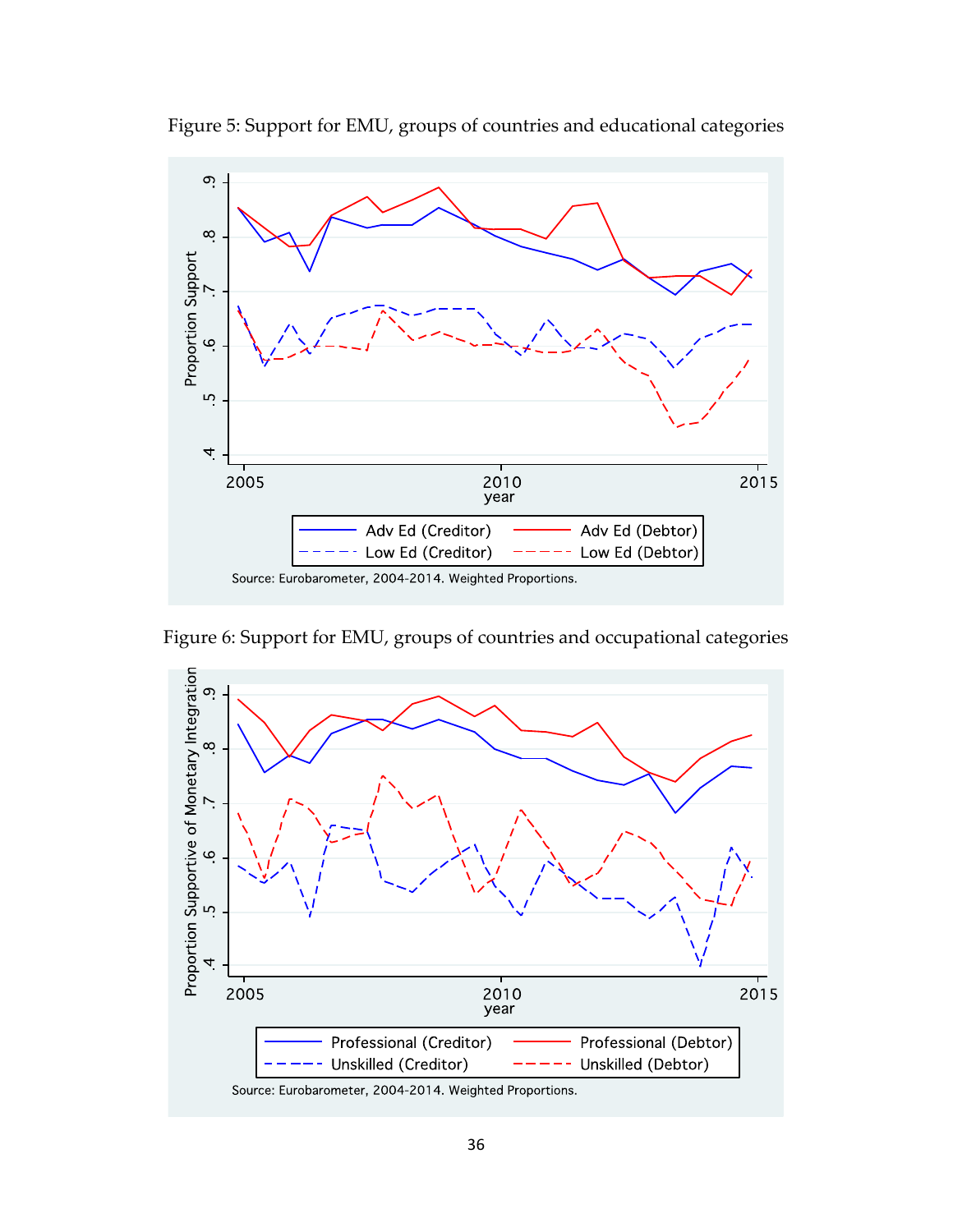

Figure 7: Trust in the EU and national governments, by Eurozone country group

Figure 8: Trust in the EU, by country group and educational level

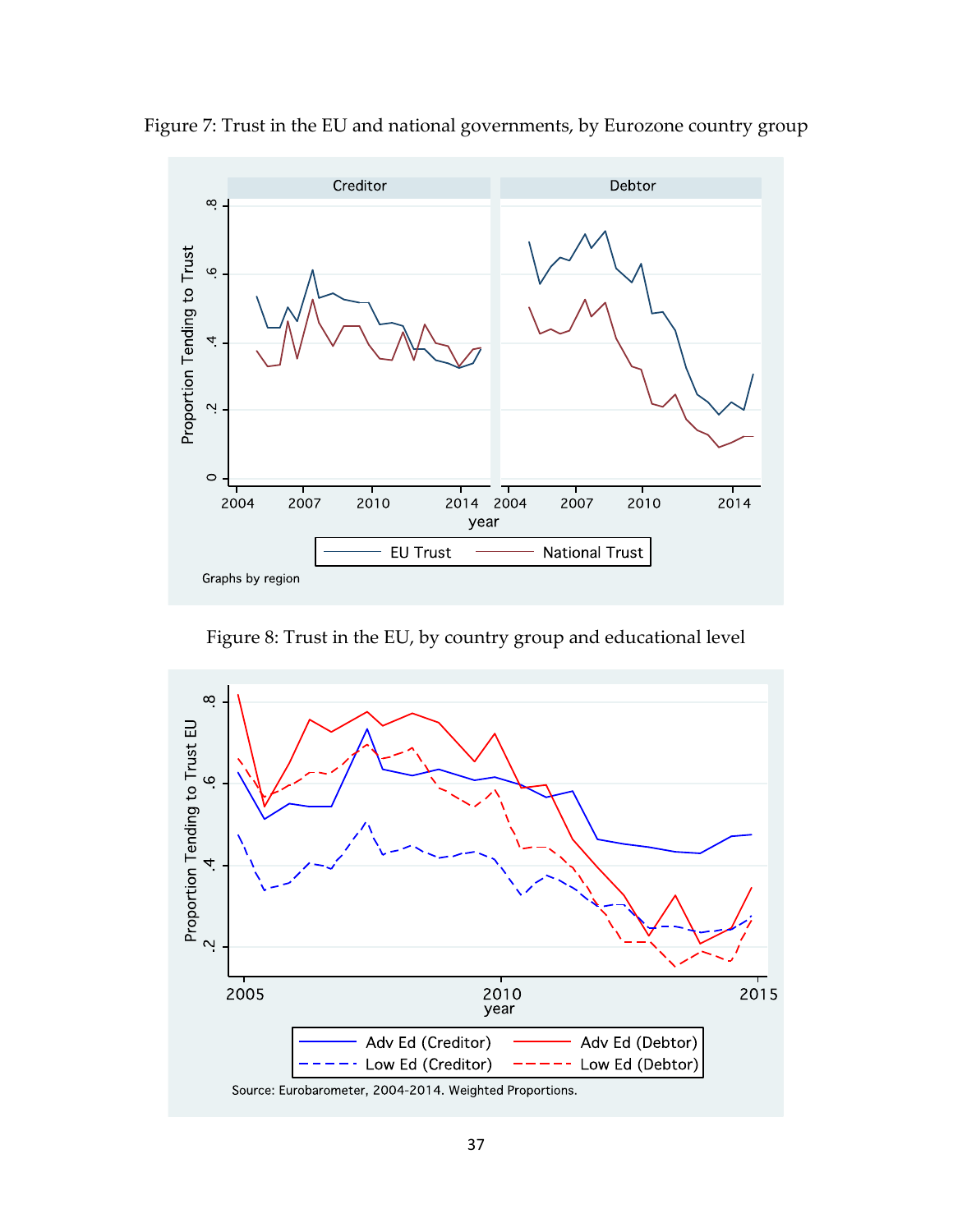

Figure 9: Trust in national governments, by country group and education level

Figure 10: Trust in the EU, by country group and occupational category

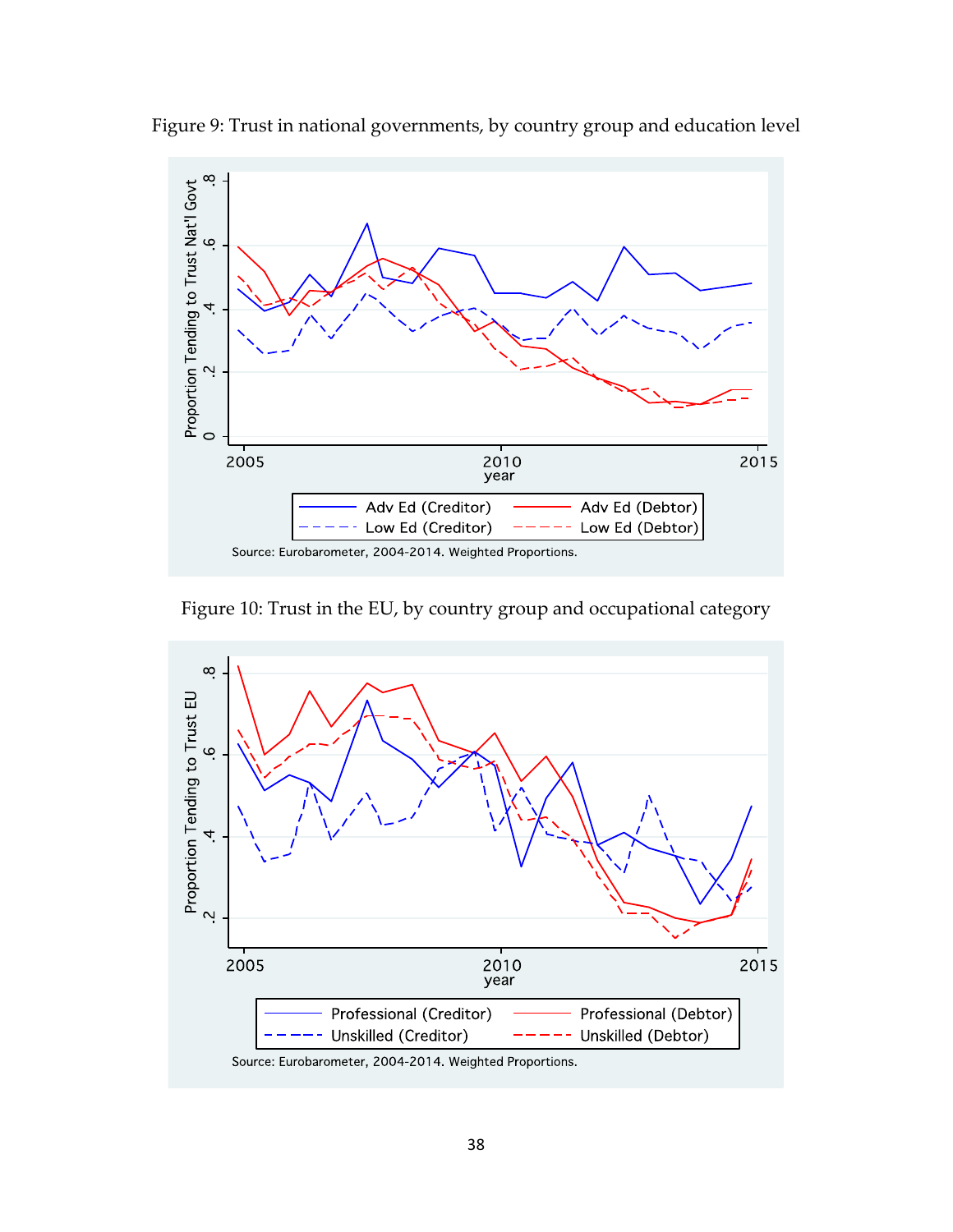

Figure 11: Trust in national governments, by country group and occupational category

Figure 12: Trust in the local police, by region

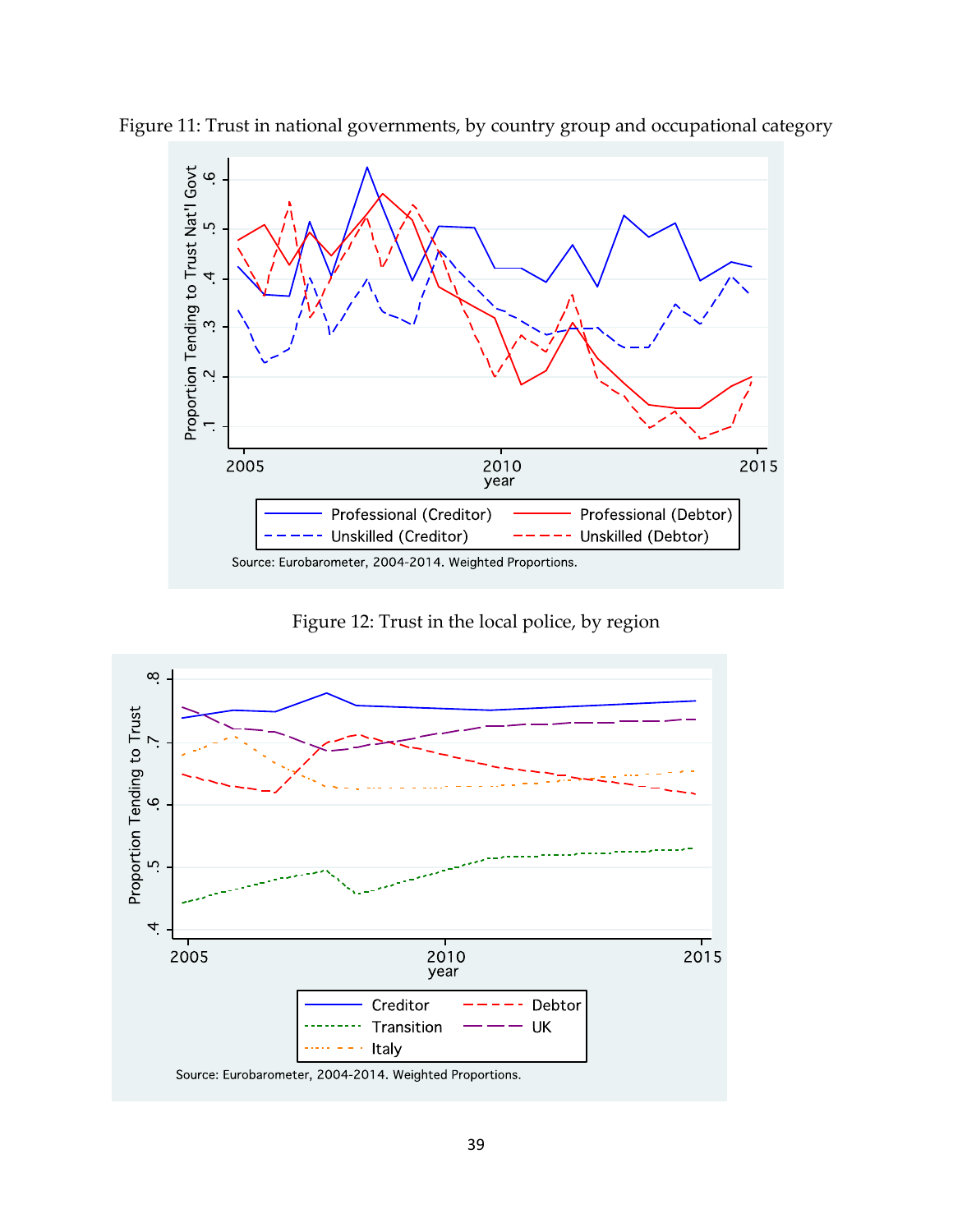

Figure 13: Trust in the national army, by region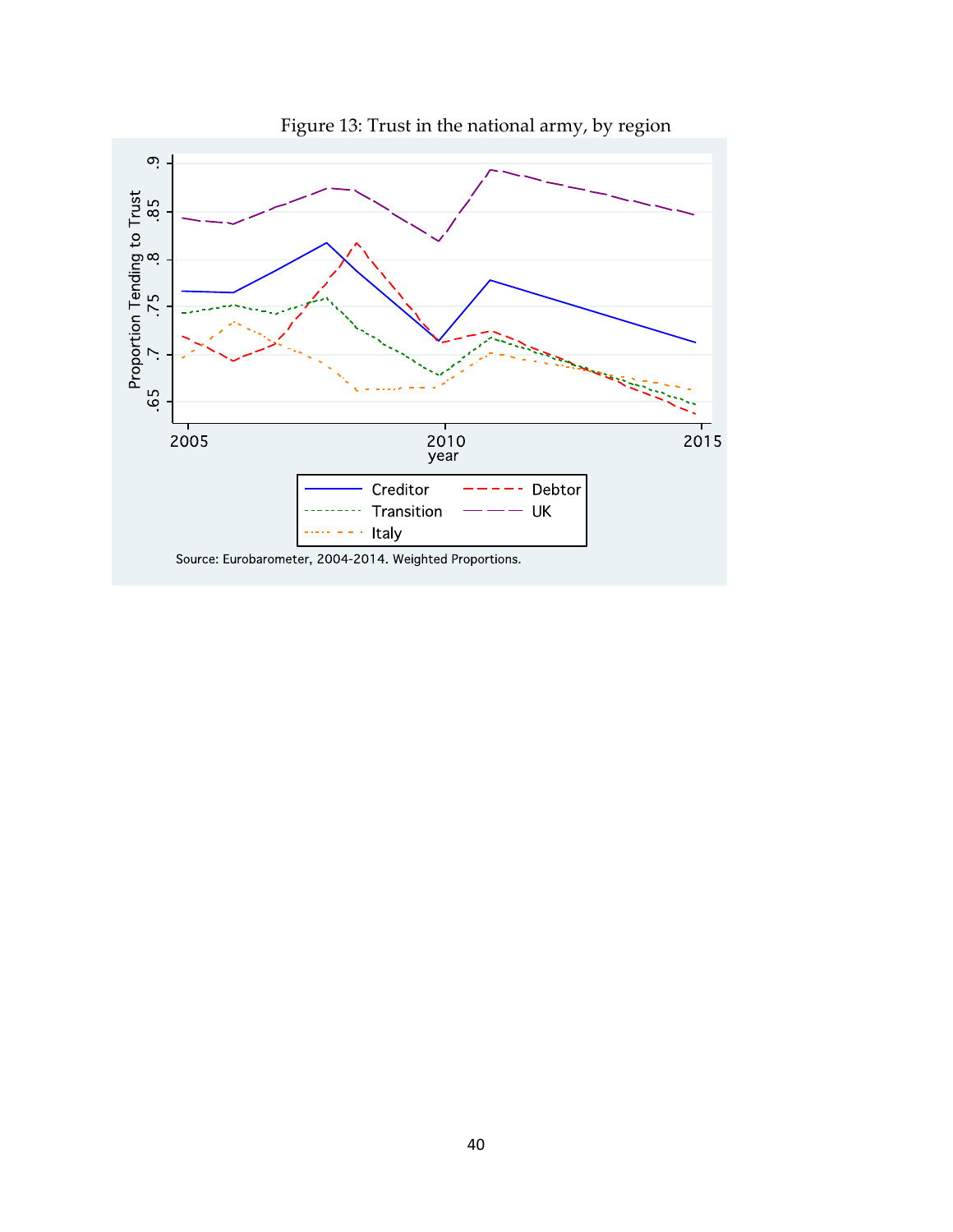|                   | EU                |             |                   |             |
|-------------------|-------------------|-------------|-------------------|-------------|
|                   | <b>Membership</b> |             | <b>EU Benefit</b> |             |
| ideology3         | 1.001             | 0.02        | 0.991             | $-0.45$     |
| age               | 0.997             | $-2.41*$    | 0.995             | $-4.13***$  |
| gender            | 0.791             | $-8.09***$  | 0.836             | $-7.35***$  |
| loweducation      | 0.490             | $-12.67***$ | 0.487             | $-10.91***$ |
| mededucation      | 0.673             | $-7.89***$  | 0.678             | $-7.86***$  |
| advancededucation | 1.355             | $8.71***$   | 1.240             | 5.89***     |
| unskilled         | 0.768             | $-6.18***$  | 0.827             | $-6.82***$  |
| unemployed        | 0.763             | $-4.3***$   | 0.731             | $-6.07***$  |
| professional      | 1.395             | $8.35***$   | 1.294             | 5.88***     |
| belgium           | 1.984             | 194.15***   | 1.787             | 114.23***   |
| netherlands       | 2.520             | 176.85***   | 1.654             | 103.9 ***   |
| germany           | 1.710             | 47.23 ***   | 1.097             | $6.88***$   |
| italy             | 1.081             | 13.28***    | 0.966             | $-5.7***$   |
| austria           | 0.658             | $-49.44***$ | 0.733             | $-30.27***$ |
| luxembourg        | 3.073             | 80.83***    | 2.617             | 60.64***    |
| denmark           | 1.281             | $12.71***$  | 2.397             | 53.22***    |
| ireland           | 3.841             | 62.34***    | 8.408             | 85.9 ***    |
| uk                | 0.583             | $-47.85***$ | 0.614             | $-34.53***$ |
| greece            | 1.202             | 10.88***    | 2.003             | 33.96***    |
| spain             | 2.852             | 84.61***    | 2.736             | $95.8***$   |
| portugal          | 1.543             | 29.58***    | 2.179             | 42.23 ***   |
| finland           | 0.633             | $-24.35***$ | 0.752             | $-19.12***$ |
| sweden            | 0.818             | $-14.45***$ | 0.648             | $-36.26***$ |
| cyprus            | 1.056             | $3.56***$   | 0.749             | $-20.23***$ |
| czechrepublic     | 0.752             | $-19.72***$ | 1.262             | 17.22***    |
| estonia           | 1.276             | 15.36***    | 2.665             | 59.37***    |
| hungary           | 0.788             | $-11***$    | 0.832             | $-8.51***$  |
| latvia            | 0.512             | $-31.74***$ | 1.031             | 1.48        |
| lithuania         | 1.690             | 52.21***    | 4.193             | 117.16***   |
| malta             | 1.172             | 6.69***     | 1.549             | 13.93***    |
| poland            | 1.547             | 24.49***    | 3.068             | 64.83***    |
| slovakia          | 1.352             | 38.62***    | 2.550             | 107.74***   |
| slovenia          | 1.115             | 17.95***    | 1.913             | 93.42***    |
| bulgaria          | 1.127             | 15.97***    | 1.335             | 37***       |
| romania           | 2.152             | 39.54***    | 2.449             | 48.95***    |

Table 1: Correlates of Support for European Integration

 $*=0.05$ ,  $**=0.01$ ,  $***=0.001$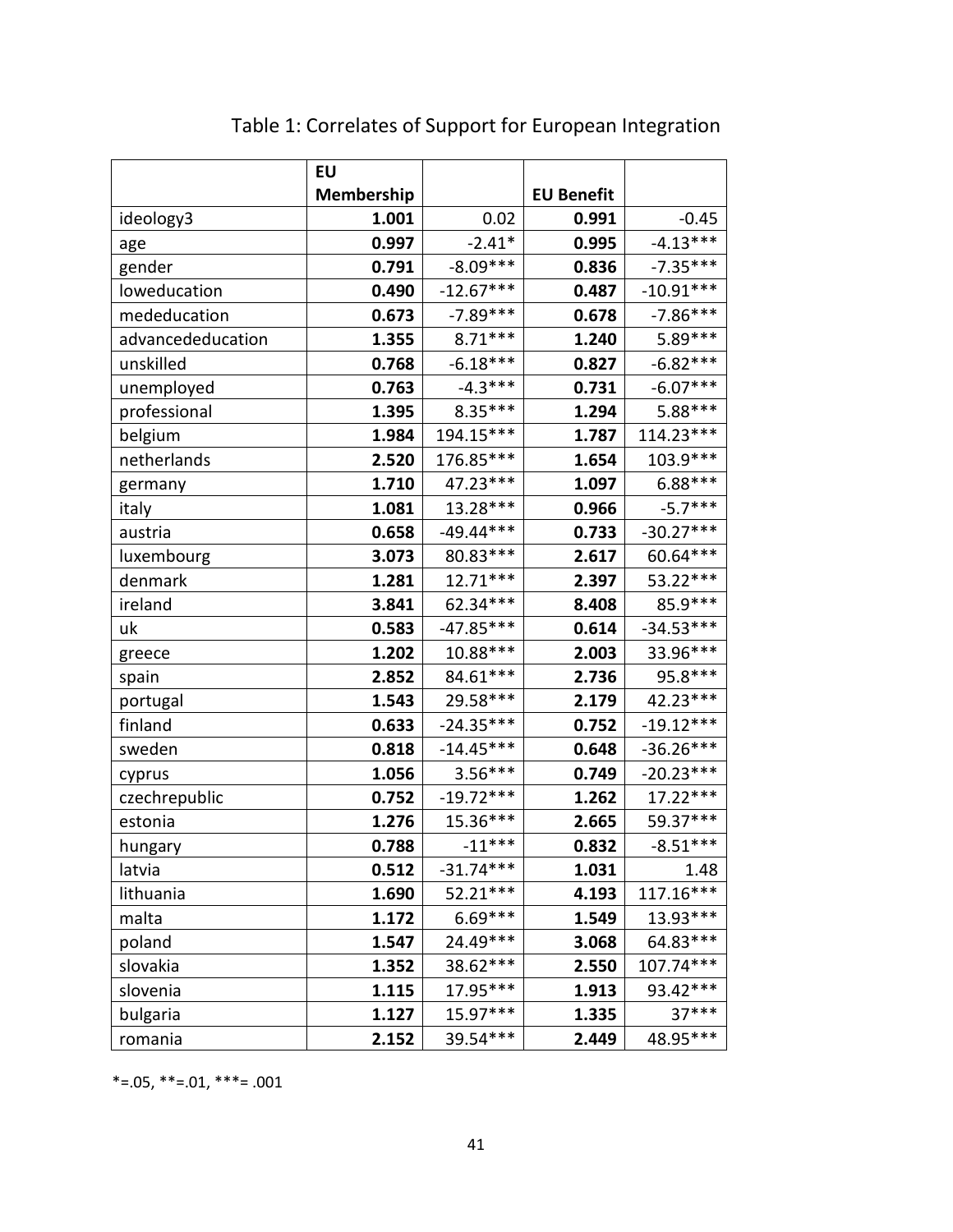|                      | Column 1 |            | Column2 |              | Column 3 |             | Column 4 |              |
|----------------------|----------|------------|---------|--------------|----------|-------------|----------|--------------|
| creditor             | 1.011    | 0.05       |         |              |          |             |          |              |
| debtor               | 0.867    | $-0.65$    |         |              |          |             |          |              |
| eurozone2            | 2.162    | $2.77**$   | 2.305   | $6.13***$    | 2.384    | $6.16***$   | 2.564    | $7.17***$    |
| aftersovereigncrisis | 0.630    | $-5.19***$ | 0.620   | $-5.08***$   | 0.594    | $-4.73***$  | 0.528    | $-9.39***$   |
| age                  | 0.998    | $-1.26$    | 0.998   | $-1.01$      | 0.998    | $-1.01$     | 0.998    | $-1.03$      |
| gender               | 0.763    | $-9.47***$ | 0.759   | $-9.3***$    | 0.759    | $-9.29***$  | 0.758    | $-9.35***$   |
| loweducation         | 0.606    | $-7.59***$ | 0.570   | $-14.83***$  | 0.569    | $-15.03***$ | 0.570    | $-14.66***$  |
| mededucation         | 0.840    | $-2.73**$  | 0.782   | $-5.03***$   | 0.780    | $-5.13***$  | 0.780    | $-5.09***$   |
| advancededucation    | 1.288    | $5.60***$  | 1.338   | $9.44***$    | 1.339    | $9.56***$   | 1.342    | $9.08***$    |
| unskilled            | 0.833    | $-2.63**$  | 0.818   | $-3.07**$    | 0.817    | $-3.05**$   | 0.820    | $-3.04**$    |
| unemployed           | 0.825    | $-2.92**$  | 0.809   | $-3.15**$    | 0.801    | $-3.42**$   | 0.858    | $-1.99*$     |
| professional         | 1.304    | 6.96***    | 1.309   | $6.81***$    | 1.310    | $6.81***$   | 1.308    | $6.79***$    |
| belgium              |          |            | 1.618   | 141.29***    | 1.617    | 139.32***   | 1.613    | 126.99***    |
| netherlands          |          |            | 1.088   | $17.73***$   | 1.086    | 19.06***    | 1.086    | $16.1***$    |
| germany              |          |            | 0.968   | $-5.63***$   | 0.968    | $-5.51***$  | 0.759    | $-8.88***$   |
| italy                |          |            | 0.756   | $-133.28***$ | 0.755    | 112.79***   | 0.755    | $-118.42***$ |
| austria              |          |            | 0.937   | $-6.42***$   | 0.935    | $-5.86***$  | 0.932    | $-7.15***$   |
| luxembourg           |          |            | 1.646   | 29.27***     | 1.631    | 24.51***    | 1.598    | 42.33***     |
| denmark              |          |            | 0.554   | $-4.4***$    | 0.568    | $-4.11***$  | 0.600    | $-3.9***$    |
| ireland              |          |            | 2.391   | 55.94***     | 3.103    | 18.19***    | 2.374    | $64.41***$   |
| uk                   | 0.285    | $-5.61***$ | 0.291   | $-9.54***$   | 0.300    | $-9.12***$  | 0.318    | $-9.02***$   |
| greece               |          |            | 0.578   | $-42.83***$  | 0.399    | $-16.44***$ | 0.380    | $-29.43***$  |
| spain                |          |            | 0.868   | $-10.47***$  | 0.806    | $-3.5***$   | 0.761    | $-6.85***$   |
| portugal             |          |            | 0.774   | $-15.69***$  | 0.733    | $-4.92***$  | 0.765    | $-18.54***$  |
| finland              |          |            | 1.178   | 21.63***     | 1.175    | 24.39***    | 1.168    | 18.27***     |
| sweden               |          |            | 0.444   | $-5.96***$   | 0.456    | $-5.61***$  | 0.486    | $-5.48***$   |
| cyprus               |          |            | 0.640   | $-7.48***$   | 0.688    | $-4.52***$  | 0.655    | $-6.97***$   |
| czechrepublic        |          |            | 0.659   | $3.14**$     | 0.679    | $-2.86**$   | 0.723    | $-2.53*$     |
| estonia              |          |            | 0.922   | $-0.88$      | 0.935    | $-0.72$     | 0.962    | $-0.42$      |
| hungary              |          |            | 1.942   | $5.07***$    | 2.006    | $5.19***$   | 2.142    | $5.94***$    |
| latvia               |          |            | 0.830   | $-1.73$      | 0.847    | $-1.51$     | 0.880    | $-1.19$      |
| lithuania            |          |            | 0.970   | $-0.24$      | 0.997    | $-0.02$     | 1.055    | 0.42         |
| malta                |          |            | 1.111   | 1.34         | 1.067    | 0.67        | 1.144    | 1.68         |
| poland               |          |            | 0.753   | $-2.13*$     | 0.777    | $-1.85$     | 0.828    | $-1.47$      |
| slovakia             |          |            | 1.638   | $8.44***$    | 1.656    | $8.56***$   | 1.690    | $8.96***$    |
| slovenia             |          |            | 2.123   | 44.88***     | 2.121    | 43***       | 2.110    | 42.29***     |
| bulgaria             |          |            | 1.672   | $3.85***$    | 1.727    | 3.99***     | 1.840    | $4.71***$    |
| romania              |          |            | 2.731   | $7.47***$    | 2.825    | 7.49***     | 3.043    | $8.55***$    |

# Table 2: Correlates of Support for Economic and Monetary Union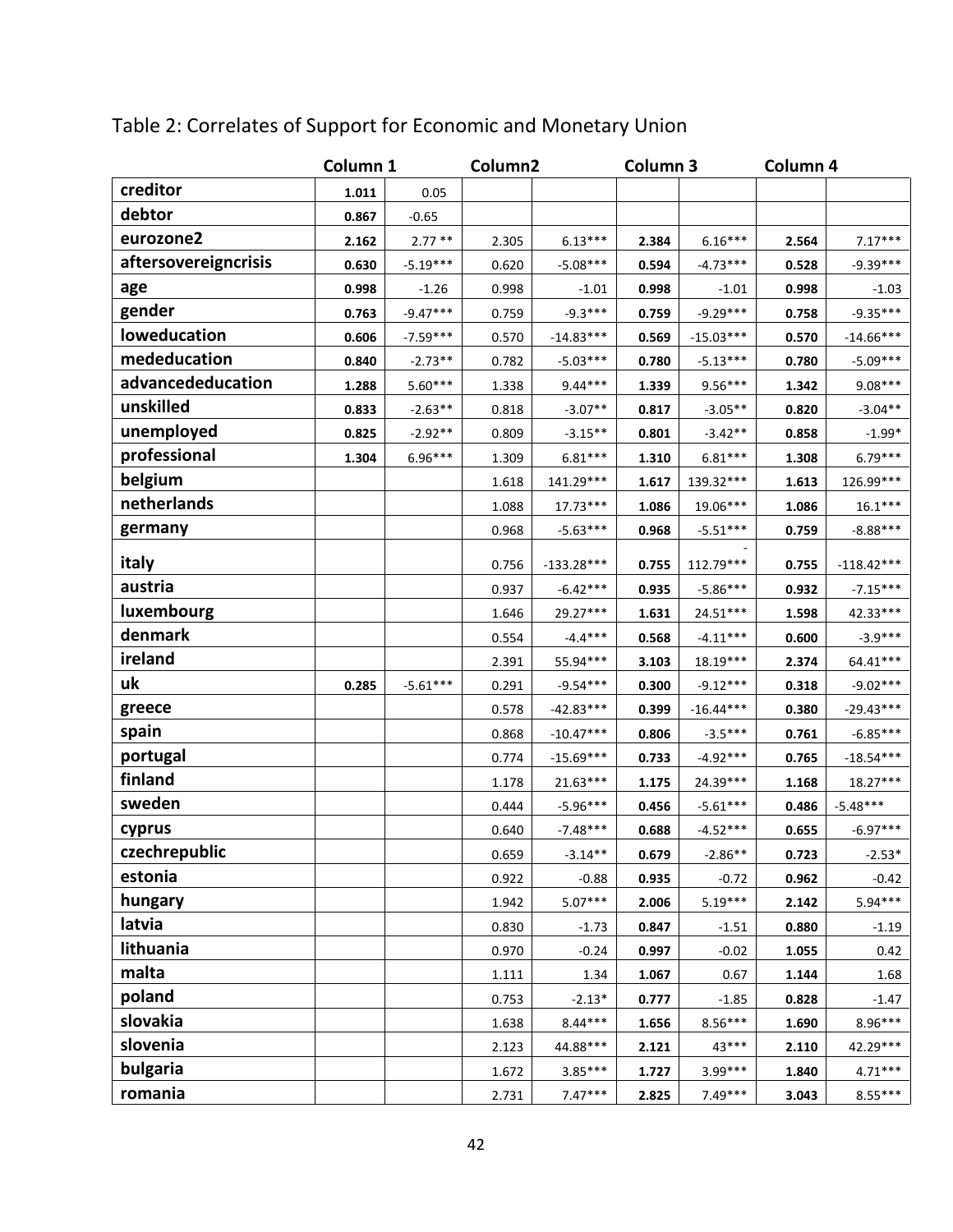| Crisis*greece        |  |  | 2.797 | $9.24***$  | 3.330 | $17.01***$  |
|----------------------|--|--|-------|------------|-------|-------------|
| Crisis*spain         |  |  | 1.185 | 1.52       | 1.375 | $4.05***$   |
| Crisis*portugal      |  |  | 1.139 | 1.14       |       |             |
| Crisis*ireland       |  |  | 0.567 | $-4.98***$ |       |             |
| Crisis*cyprus        |  |  | 0.797 | $-2.24*$   |       |             |
| Crisis*malta         |  |  | 1.299 | $2.38*$    |       |             |
| Crisis*germany       |  |  |       |            | 1.856 | $8.78***$   |
| Adved*crisis*spain   |  |  |       |            | 0.994 | $-0.16$     |
| Adved*crisis*germany |  |  |       |            | 0.994 | $-0.13$     |
| Adved-*crisis*greece |  |  |       |            | 0.757 | $-6.69***$  |
| Unemploy*greece      |  |  |       |            | 0.896 | $-1.3$      |
| Unemploy*germany     |  |  |       |            | 0.740 | $-3.7***$   |
| Unemp*crisis*greece  |  |  |       |            | 0.825 | $-37.94***$ |
| Unemp*crisis*germany |  |  |       |            | 1.034 | $9.9***$    |
| Unemp*crisis*spain   |  |  |       |            | 0.850 | $-1.99*$    |

 $*=0.05$ ,  $**=0.01$ ,  $***=0.001$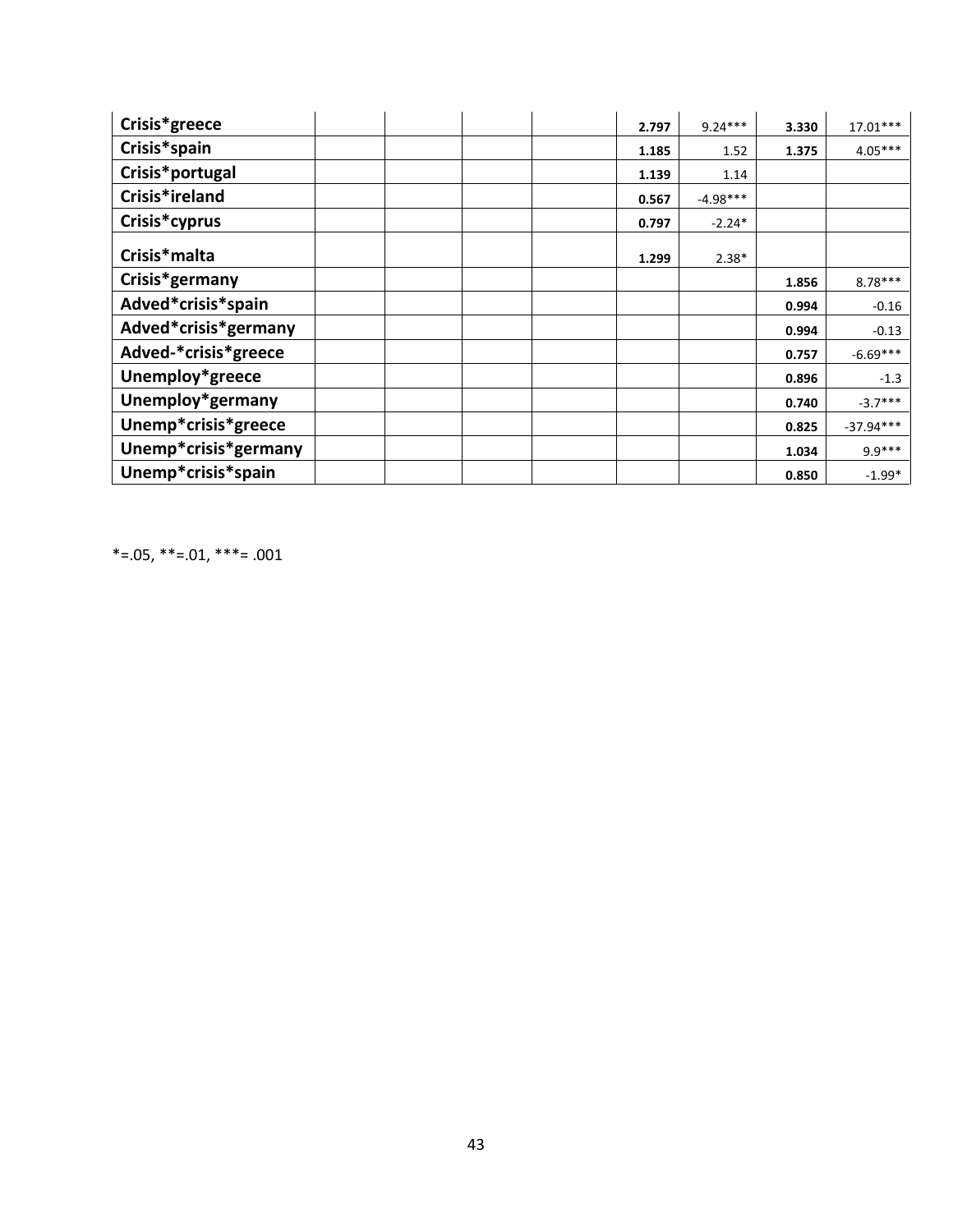|                   | <b>EU Trust</b> |             | <b>National Trust</b> |             |  |
|-------------------|-----------------|-------------|-----------------------|-------------|--|
| aftersovcrisis    | 0.480           | $-10.39***$ | 0.826                 | $-1.84$     |  |
| age               | 0.996           | $-2.71**$   | 1.004                 | $3.17**$    |  |
| gender            | 0.949           | $-3.32**$   | 0.947                 | $-2.79**$   |  |
| loweducation      | 0.595           | $-8.29***$  | 0.733                 | $-4.72***$  |  |
| higheducation     | 0.739           | $-5.26***$  | 0.819                 | $-4.25***$  |  |
| advancededucation | 1.160           | 4.46***     | 1.146                 | $5.16***$   |  |
| unskilled         | 0.830           | $-4.16***$  | 0.858                 | $-3.49***$  |  |
| unemployed        | 0.748           | $-5.13***$  | 0.653                 | $-7***$     |  |
| professional      | 1.142           | 3.96***     | 1.075                 | 1.9         |  |
| belgium           | 1.789           | 143.7***    | 1.879                 | 104.27***   |  |
| netherlands       | 1.291           | 40.33***    | 2.486                 | 180.43***   |  |
| germany           | 0.979           | $-1.77$     | 1.818                 | 46.28***    |  |
| italy             | 1.168           | 49.39 ***   | 0.826                 | $-91.59***$ |  |
| austria           | 1.052           | $4.31***$   | 3.011                 | 105.67***   |  |
| luxembourg        | 1.496           | 32.54***    | 5.005                 | 97.01***    |  |
| denmark           | 1.305           | $15.57***$  | 2.669                 | 67.39***    |  |
| ireland           | 1.937           | 19.9 ***    | 1.426                 | $7.52***$   |  |
| uk                | 0.525           | $-64.12***$ | 1.096                 | $7.17***$   |  |
| greece            | 1.469           | $11.43***$  | 1.553                 | 9.89***     |  |
| spain             | 1.799           | 19.03***    | 2.014                 | 15.04***    |  |
| portugal          | 2.143           | 22.58***    | 1.324                 | 5.85***     |  |
| finland           | 1.068           | $7.63***$   | 3.746                 | 216.18***   |  |
| sweden            | 0.878           | $-11.07***$ | 2.658                 | 114.37***   |  |
| cyprus            | 2.106           | 19.96***    | 3.867                 | 29.73***    |  |
| czechrepub~c      | 1.374           | 44.41***    | 0.828                 | $-16.75***$ |  |
| estonia           | 2.238           | 81.67***    | 2.777                 | 65.92***    |  |
| hungary           | 2.183           | 59.53***    | 1.361                 | 24.37***    |  |
| latvia            | 1.190           | 17.62 ***   | 0.766                 | $-15.35***$ |  |
| lithuania         | 2.412           | 225.14***   | 0.754                 | $-25.73***$ |  |
| malta             | 2.131           | 16.94***    | 2.194                 | $15.41***$  |  |
| poland            | 1.830           | 61.02***    | 0.725                 | $-32.46***$ |  |
| slovakia          | 2.065           | 94.86***    | 1.232                 | 15.93***    |  |
| slovenia          | 1.568           | 62.19 ***   | 1.067                 | 4.92***     |  |
| bulgaria          | 2.809           | 176.31***   | 0.971                 | $-3.5***$   |  |
| romania           | 2.667           | 201.57***   | 0.863                 | $-20.16***$ |  |
| crisisgreece      | 0.431           | $-11.24***$ | 0.238                 | $-13.37***$ |  |
| crisisspain       | 0.432           | $-11.09***$ | 0.242                 | $-13.21***$ |  |
| crisisportugal    | 0.569           | $-7.77***$  | 0.542                 | $-5.76***$  |  |
| crisisireland     | 0.564           | $-7.55***$  | 0.687                 | $-3.48***$  |  |

Table 3: Correlates of Trust in the EU and National governments